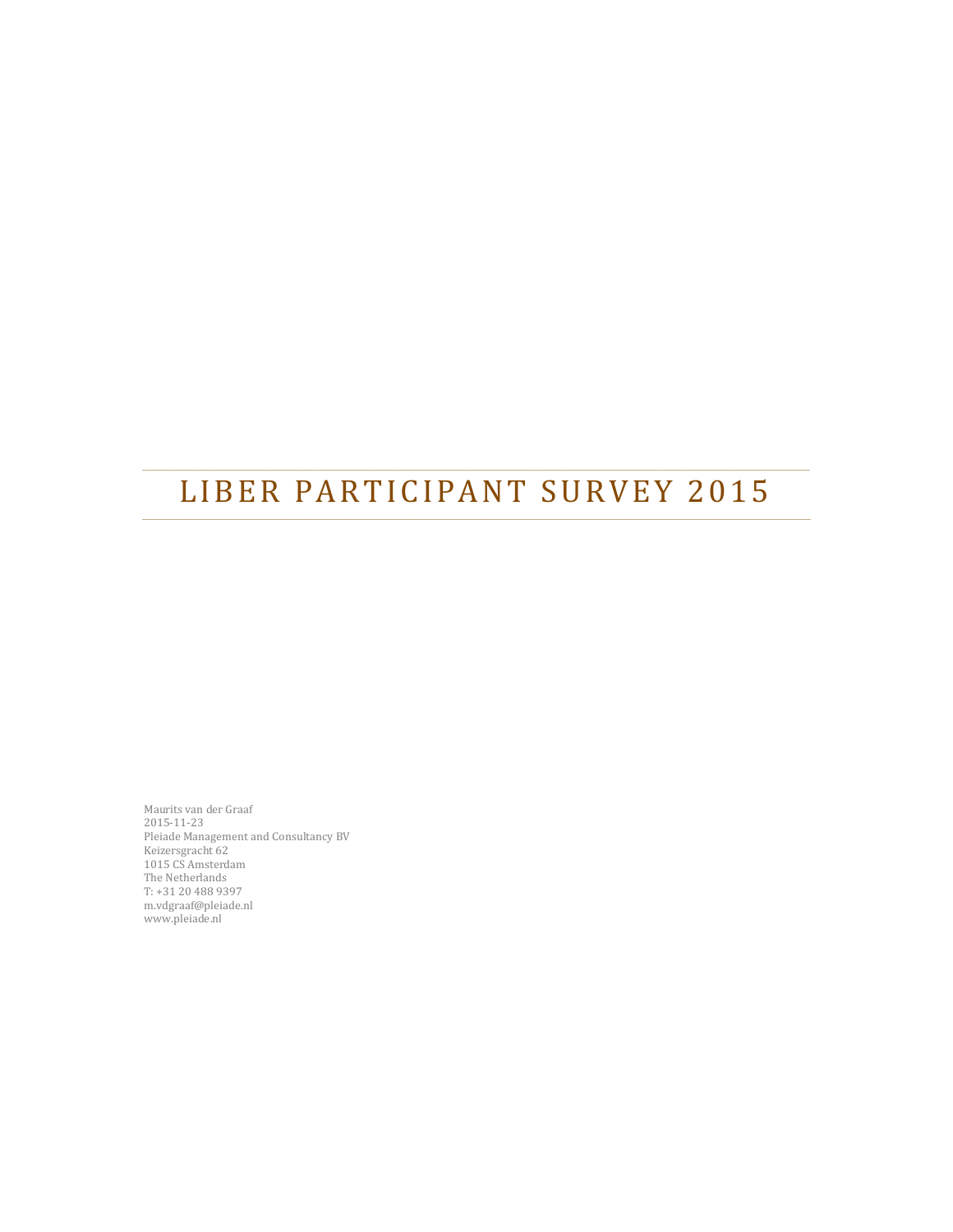#### **Table of contents**

| 1.                                                                           |  |
|------------------------------------------------------------------------------|--|
| 2.                                                                           |  |
|                                                                              |  |
|                                                                              |  |
|                                                                              |  |
|                                                                              |  |
| 3.                                                                           |  |
| 4.                                                                           |  |
|                                                                              |  |
|                                                                              |  |
| 5.                                                                           |  |
| 6.                                                                           |  |
| 7.                                                                           |  |
| 7.1 Focal points for scholarly communication and research infrastructures 14 |  |
|                                                                              |  |
| 8.                                                                           |  |
| 9.                                                                           |  |
|                                                                              |  |
|                                                                              |  |
| 10.                                                                          |  |
|                                                                              |  |
|                                                                              |  |
|                                                                              |  |
|                                                                              |  |
|                                                                              |  |
| 11.                                                                          |  |

<u> 1989 - Johann Barn, mars eta bainar eta idazlea (</u>

 $\frac{1}{\sqrt{1-\frac{1}{2}}}$ 

 $\overline{\phantom{0}}$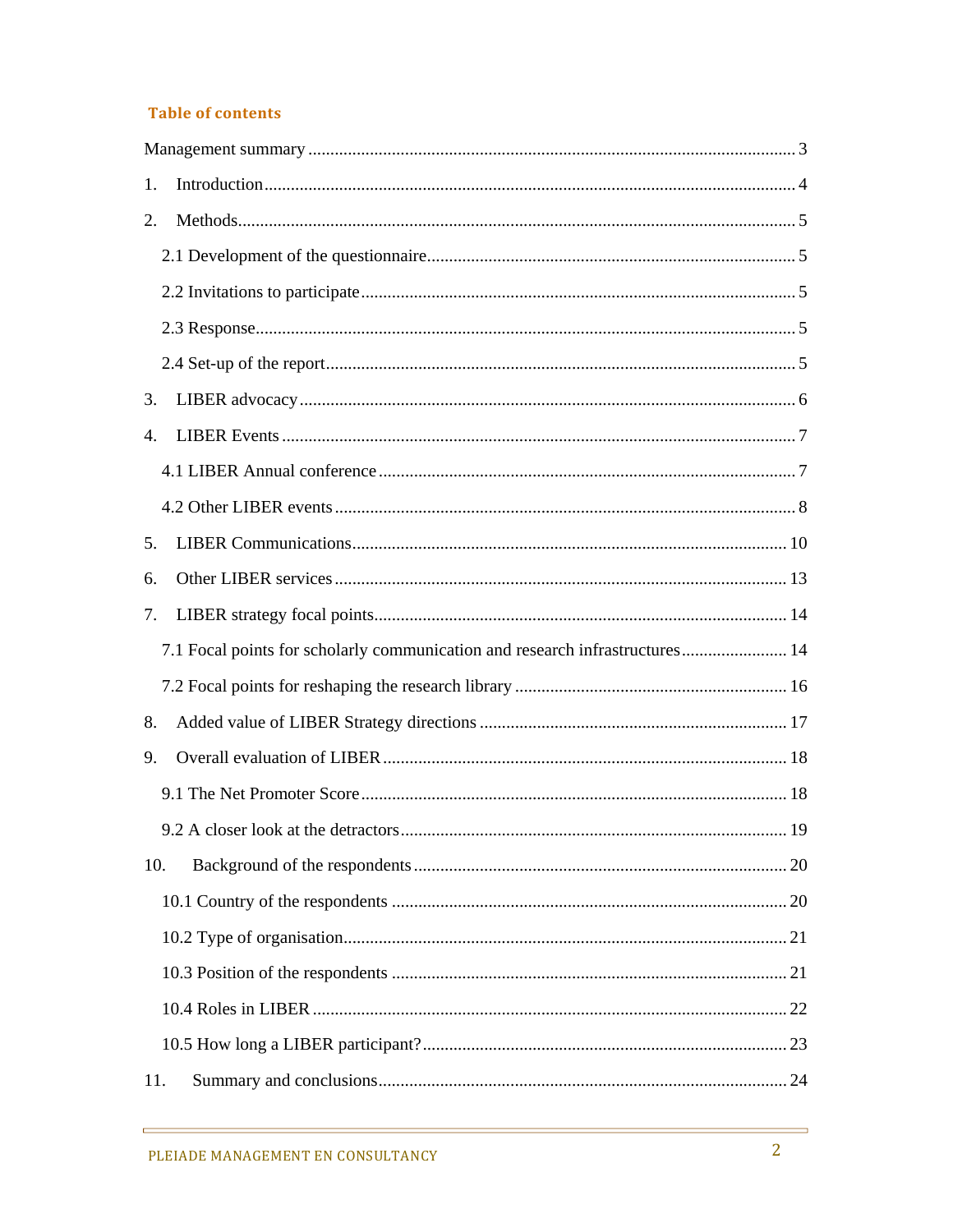### MANAGEMENT SUMMARY

A survey among LIBER participants was held with the following aims:

- To have an indication of the satisfaction with LIBER services
- To measure the relevance of the LIBER strategy to the LIBER members
- To inform the development of the next strategic plan for LIBER.

The survey was spread among directors of participating organisations and LIBER All list. In total 144 questionnaires were filled out.

The overall results of the survey are very positive for LIBER:

- The Net Promoter Score is positive  $(26%)$  and the majority of the respondents is very positive and can be seen as active promoters.
- The LIBER services and events are generally rated well.
- The LIBER strategy is generally seen as relevant and as adding value.
- With regard to the communication channels used by LIBER, there might be room for improvement as only one of the six LIBER communication channels (the LIBER website) was used by more than half of the respondents).
- 16% of the respondents are less positive about LIBER and can be seen as 'detractors' and this group might require more attention, especially with regard to communication.

An elaborate summary can be found in Chapter 11.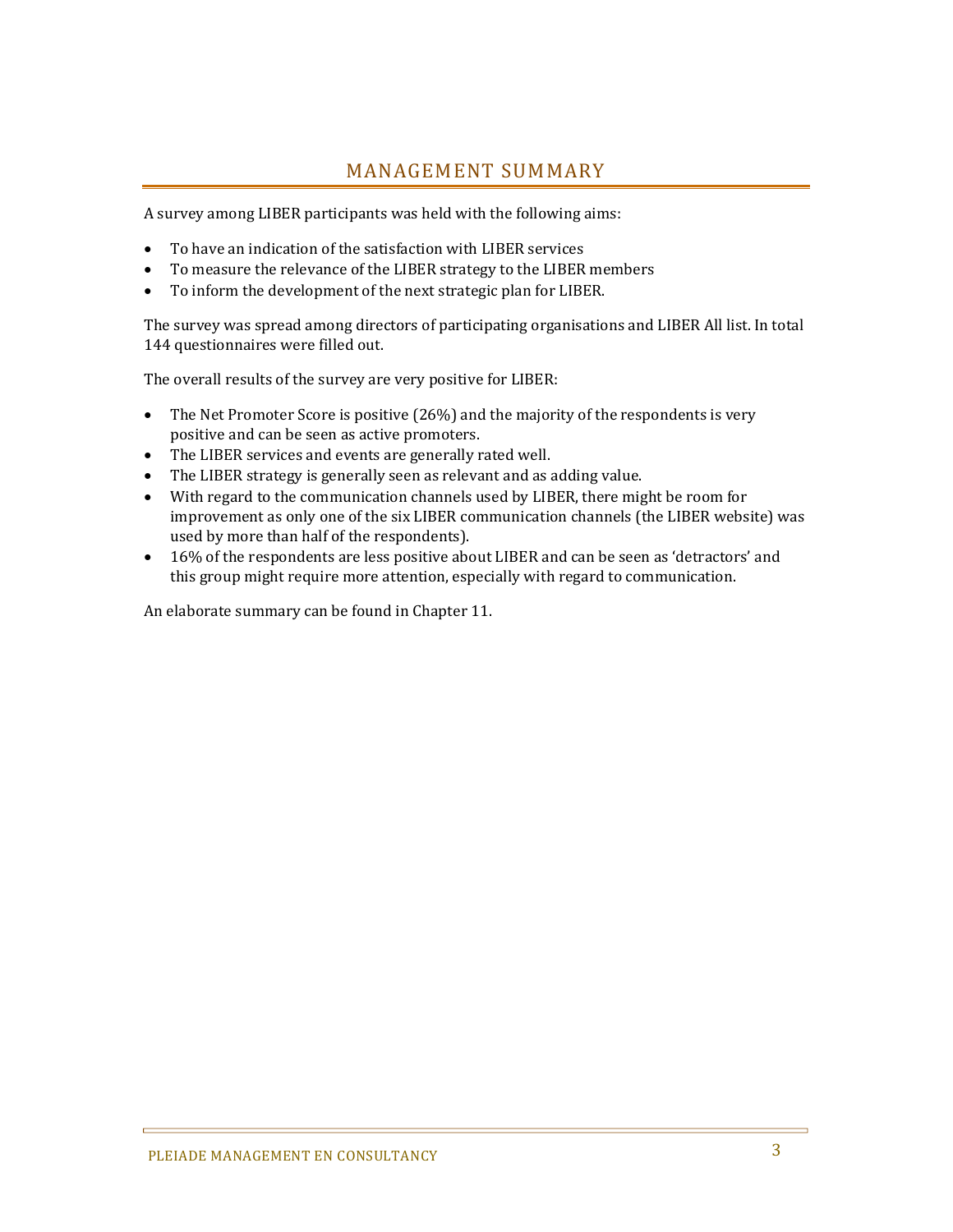### 1. INTRODUCTION

LIBER (Ligue des Bibliothèques Européennes de Recherche – Association of European Research Libraries) is the main network for research libraries in Europe. Founded in 1971, the association (a Foundation or stichting under Dutch law from 2009) has grown steadily to include 407 participants: national, university and other libraries from over 40 countries.

The LIBER participant survey 2015 had the following aims:

- to have an indication of the satisfaction with LIBER services
- to measure the relevance of the LIBER strategy to the LIBER members
- to inform the development of the next strategic plan for LIBER.

This participant survey is the first for LIBER and comes amid a move towards a more professional association with increasing staff and participation in European projects.

Pleiade Management & Consultancy has carried out the 2015 LIBER participant survey under the supervision of Susan Reilly, Executive Director and Hege van Dijke, Communications & Events Officer.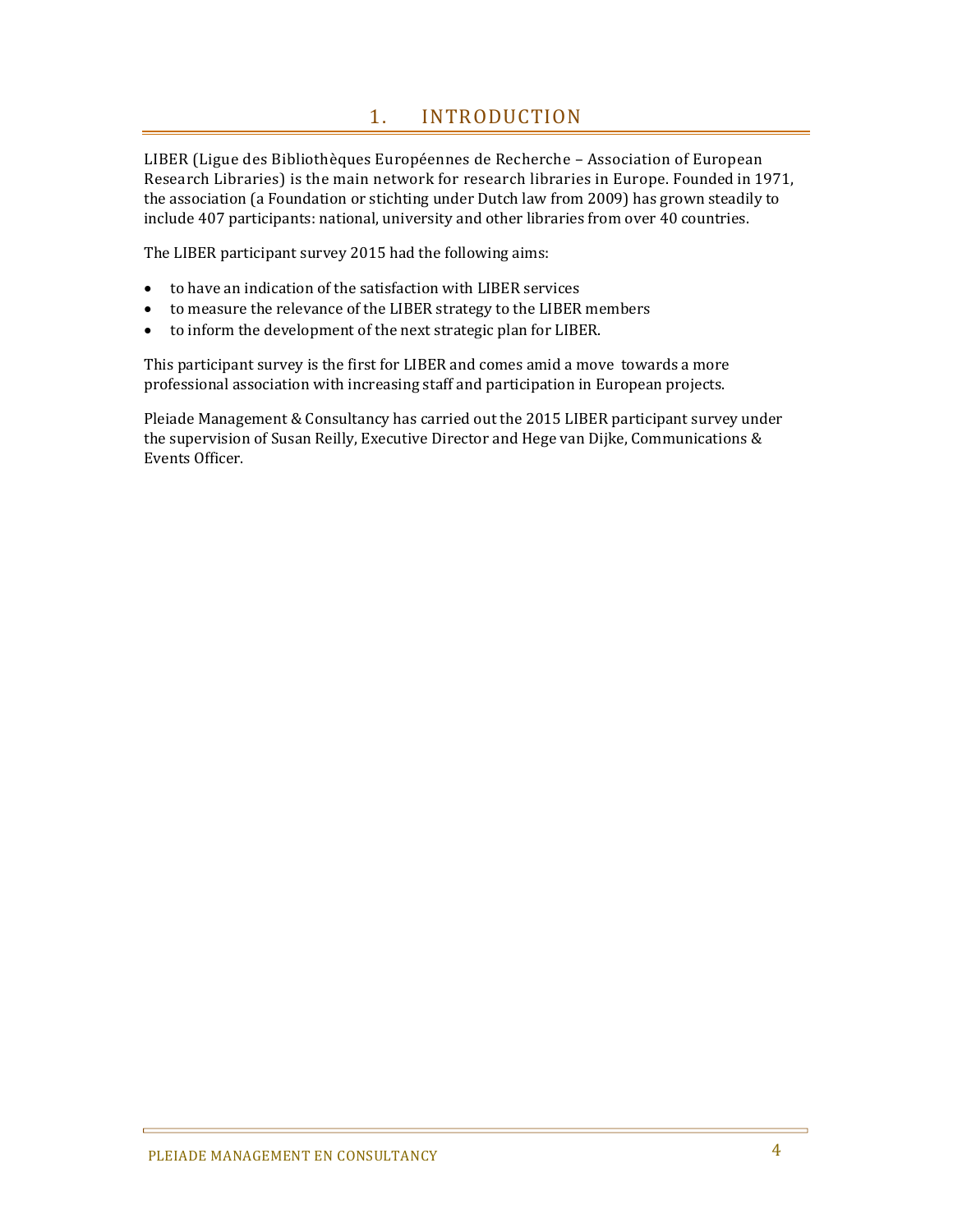### 2.1 DEVELOPMENT OF THE QUESTIONNAIRE

A first draft of the questionnaire based on an elaborate discussion with Ms. Reilly at August 31. The draft questionnaire was tested by the members of the Executive Board and the Chairmen of the Steering Committees. The feedback received from this test has been used to develop the final questionnaire. 

### 2.2 INVITATIONS TO PARTICIPATE

A list of 424 email addresses of directors of libraries and institutions that participate in LIBER was used to send out personalised invitations by email on 1st October. A reminder was sent out after 10 days. The questionnaire was closed on the  $31<sup>st</sup>$  of October.

In addition, the link to the questionnaire was published via the LIBER-ALL mailing list.

| Response                        | Invitations sent   undeliverable   Responses |    |     | Net Response<br>rate |
|---------------------------------|----------------------------------------------|----|-----|----------------------|
| mailing directors participants  | 424                                          | 15 | 87  | 21.2%                |
| <b>LIBER-ALL mailing list</b>   |                                              |    | 57  |                      |
| total filled out questionnaires |                                              |    | 144 |                      |

### 2.3 RESPONSE

In the table above, an overview is given of the responses to the questionnaire: in total 144 responses were received. The mailing to the directors of the participants gave a response of 20.5%, the listing of the questionnaire on the LIBER-ALL mailing list resulted in an additional 57 responses. 

#### 2.4 SET-UP OF THE REPORT

In the report, the diagrams and tables mostly present the results of *all* respondents to the LIBER participant survey<sup>1</sup>.

Most sections of the questionnaire gave an opportunity to respondents to leave comments. These comments are presented in appendix A.

 

<sup>&</sup>lt;sup>1</sup> Several cross analyses have been carried out focusing on statistical significant differences in the Net Promoter Score, but without statistically significant results. These cross analyses compared directors versus non-directors; University libraries versus other libraries; respondents from Western European countries versus other countries; respondents from institutions that participate longer than three years in LIBER versus less than three years.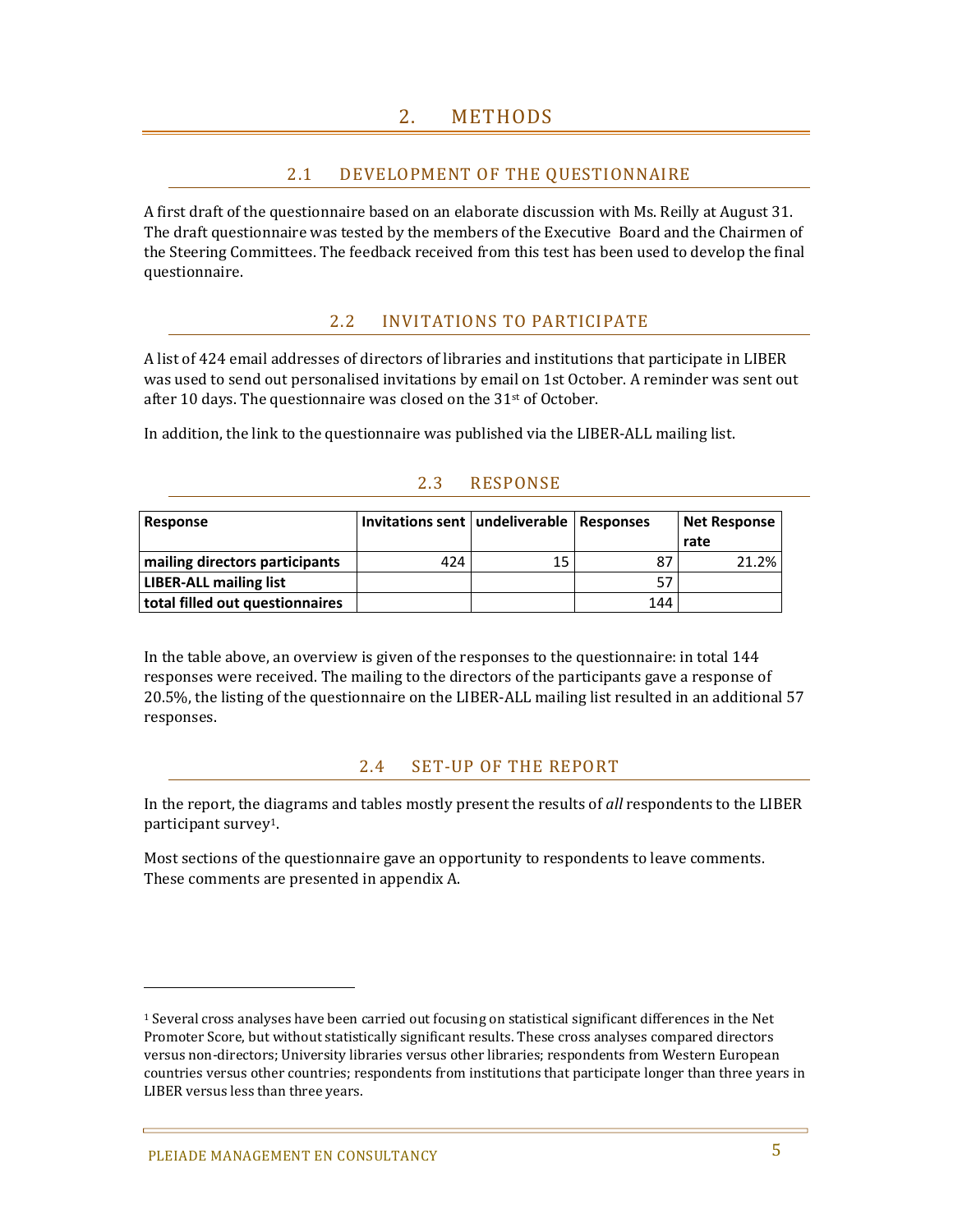### 3. LIBER ADVOCACY



|                                              | good | somewhat<br>good | neutral<br>' don't<br>know | somewhat<br>poor | poor |
|----------------------------------------------|------|------------------|----------------------------|------------------|------|
| usability of LIBER's advocacy materials      | 19.6 | 42               | 32.6                       | 5.1              | 0.7  |
| effectiveness of LIBER's advocacy activities | 15.3 | 51.8             | 28.5                       | 3.6              | 0.7  |
| visibility of LIBER's advocacy activities    | 25.9 | 44.8             | 20.3                       | 6.3              | 2.8  |
| relevance to your institute / your work      | 31.2 | 49.3             | 15.9                       | 2.2              | 1.4  |

In the diagram and the table above, the rating by the respondents of the various aspects of LIBER's advocacy activities are presented:

- 80.5% of the respondents rated the relevance to his/her institute and work as (somewhat) good; 3.5% rated this aspect as (somewhat) poor.
- 70.7% of the respondents rated with the visibility of LIBER's advocacy activities as (somewhat) good; 9.1% rated this aspect as (somewhat) poor.
- $\bullet$  67.1% of the respondents rated the effectiveness of LIBER's advocacy activities as (somewhat) good; 4.3% rated this aspect as (somewhat) poor.
- 61.6% of the respondents rated the usability of LIBER's advocacy materials as (somewhat) good; 5.8% rated this aspect as (somewhat) poor.

In summary, the relevance of the advocacy activities are rated best. The other aspects (effectiveness, feasibility and usability of the materials) are rated somewhat lower. In addition, the percentage of respondents that rated the visibility of LIBER's advocacy activities as poor is remarkably high  $(9.1\%)$ . 16 remarks made by the respondents are presented in appendix A.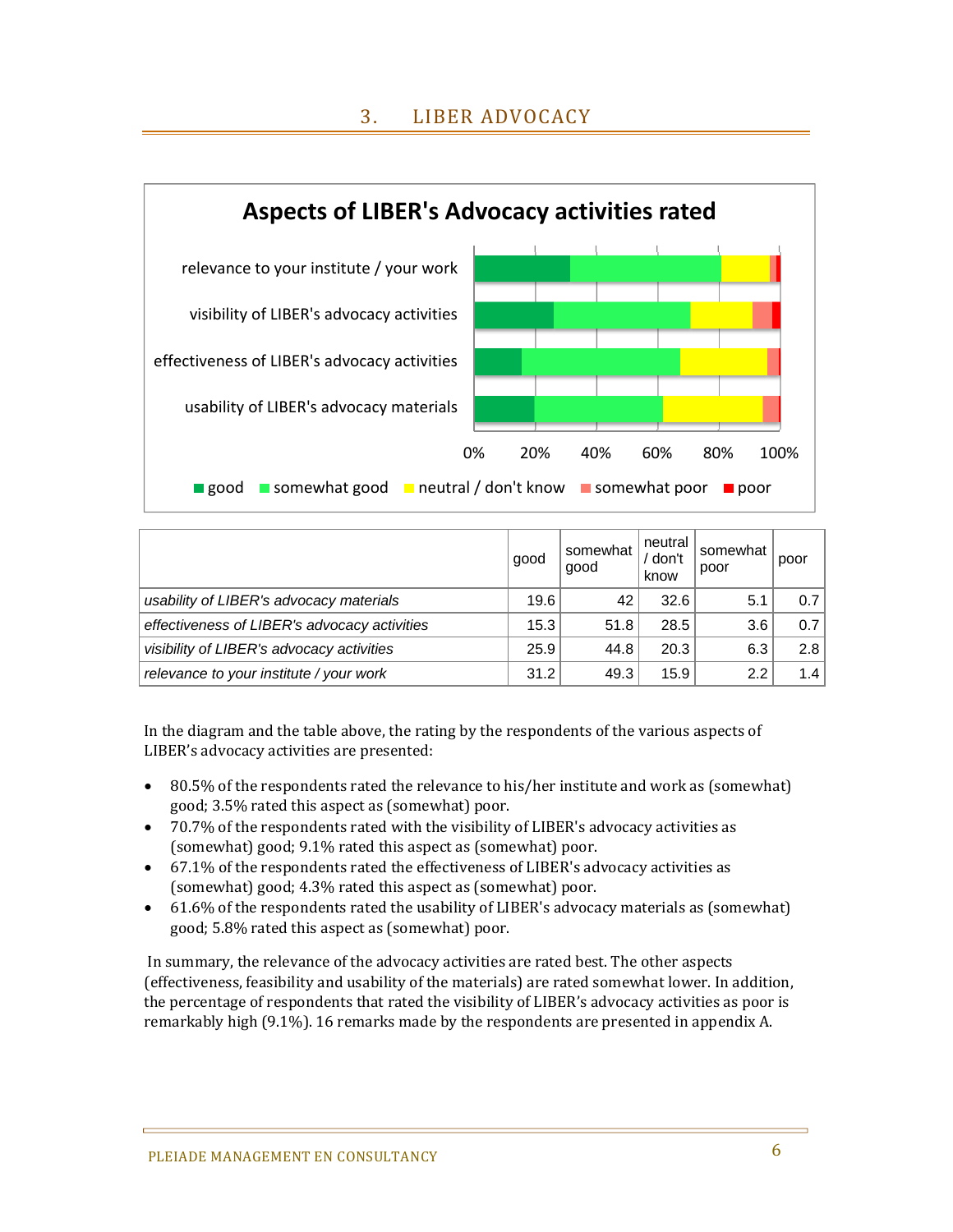| B1. Have you attended a LIBER<br>Annual Conference?   | n  | Answers % |
|-------------------------------------------------------|----|-----------|
| yes, once                                             | 26 | 18.1      |
| yes, twice                                            | 21 | 14.6      |
| yes, several times                                    | 58 | 40.3      |
| no, but I am interested in attending<br>in the future | 36 | 25.0      |
| no, I am not interested                               | 3  | 2.1       |
| 144 Answers                                           |    |           |

#### **4.1 LIBER ANNUAL CONFERENCE**

In the table above, the percentages of the respondents that have attended a LIBER Annual Conference in the past are presented:

- 73% of the respondents did attend at least one LIBER Annual conference.
- 25% of the respondents indicate that they are interested in attending such a conference in the future.
- Only 2.1% of the respondents indicate they are not interested in this conference.



In the bar diagram above, the ratings of the LIBER annual conference are presented by those respondents who did attend one or more conferences:

- 94.3% of the respondents rate the LIBER annual conference good or somewhat good.
- 2% of the respondents rated the LIBER annual conference for or somewhat poor.
- 3.8% of the respondents has selected the option neutral.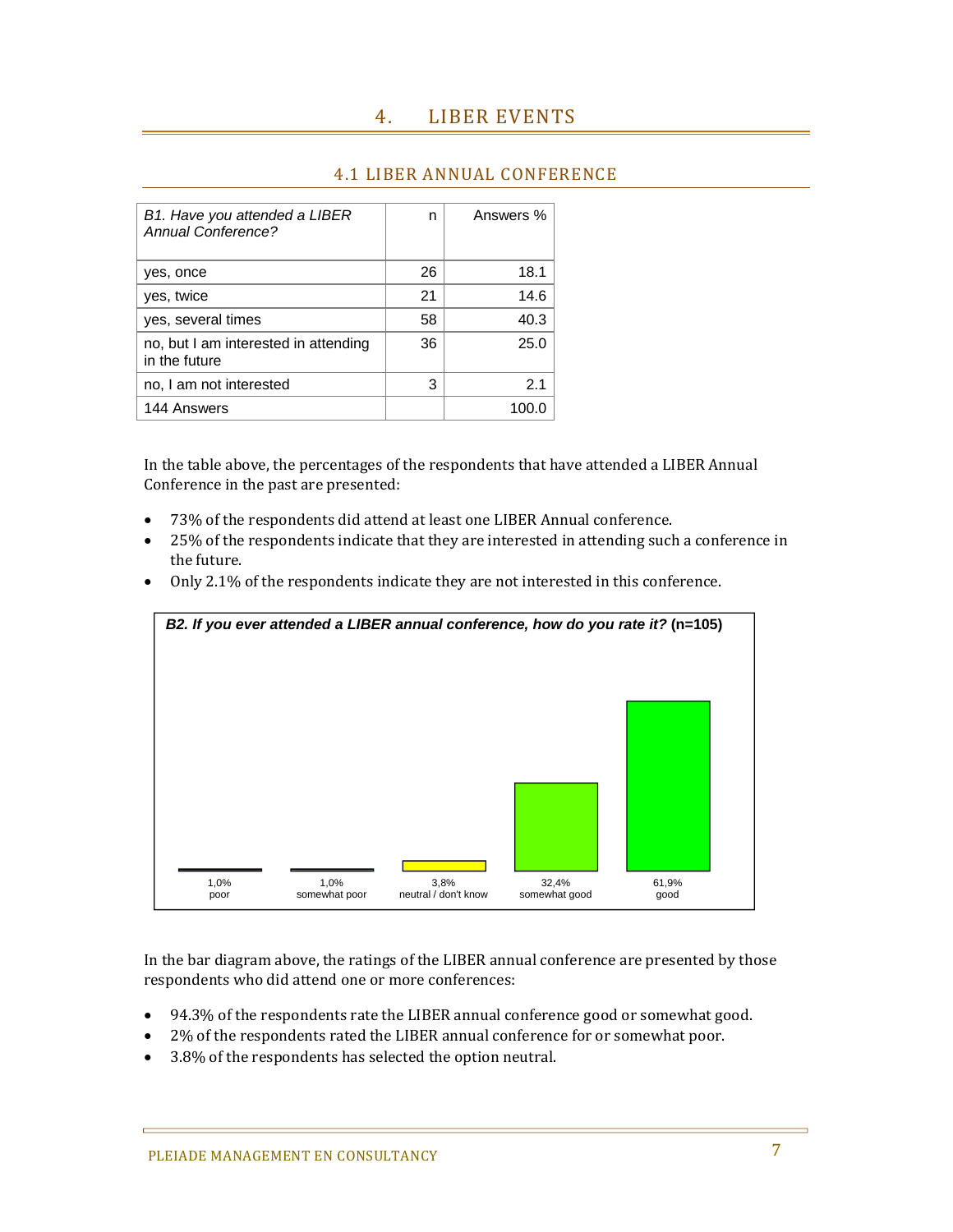

|                                                                                    | relevant | somewhat<br>relevant | neutral<br>/ don't<br>know | somewhat<br>not<br>relevant | not<br>relevant |
|------------------------------------------------------------------------------------|----------|----------------------|----------------------------|-----------------------------|-----------------|
| Architecture Seminar (held once every 2 years)                                     | 31.8     | 25.8                 | 26.5                       | 8.3                         | 7.6             |
| Digital Heritage workshop                                                          | 20.2     | 37.9                 | 28.2                       | 5.6                         | 8.1             |
| Leadership Journées programme for Library<br><b>Directors</b>                      | 37.7     | 30                   | 23.1                       | 3.8                         | 5.4             |
| Digital Curation workshop (held once every 2<br>years)                             | 31       | 38                   | 21.7                       | 6.2                         | 3.1             |
| Leadership development programme (for middle<br>management up to deputy directors) | 33.6     | 36.7                 | 21.9                       | 1.6                         | 6.2             |

In the diagram and the table above, the ratings by the respondents of the relevance of other LIBER events are presented:

- The leadership development programme (middle management up to deputy directors) is seen as most relevant: 70.3% of the respondents find this (somewhat) relevant; 7.8% find this (somewhat) not relevant.
- The Digital Curation workshop, which is held once every two years, is seen as (somewhat) relevant by 69% of the respondents; 9.3% find this (somewhat) not relevant.
- The Leadership Journées programme for Library Directors is seen as (somewhat) relevant by 67.7% of the respondents; 9.2% of the respondents find this (somewhat) not relevant.
- The Digital Heritage workshop is seen as (somewhat) relevant by 58.1% of the respondents; 13.7% of the respondents find this (somewhat) not relevant.
- The Architecture Seminar, which is held once every two years, seen as (somewhat) relevant by 57.6% of the respondents; 15.9% of the respondents find this (somewhat) not relevant.

### 4.2 OTHER LIBER EVENTS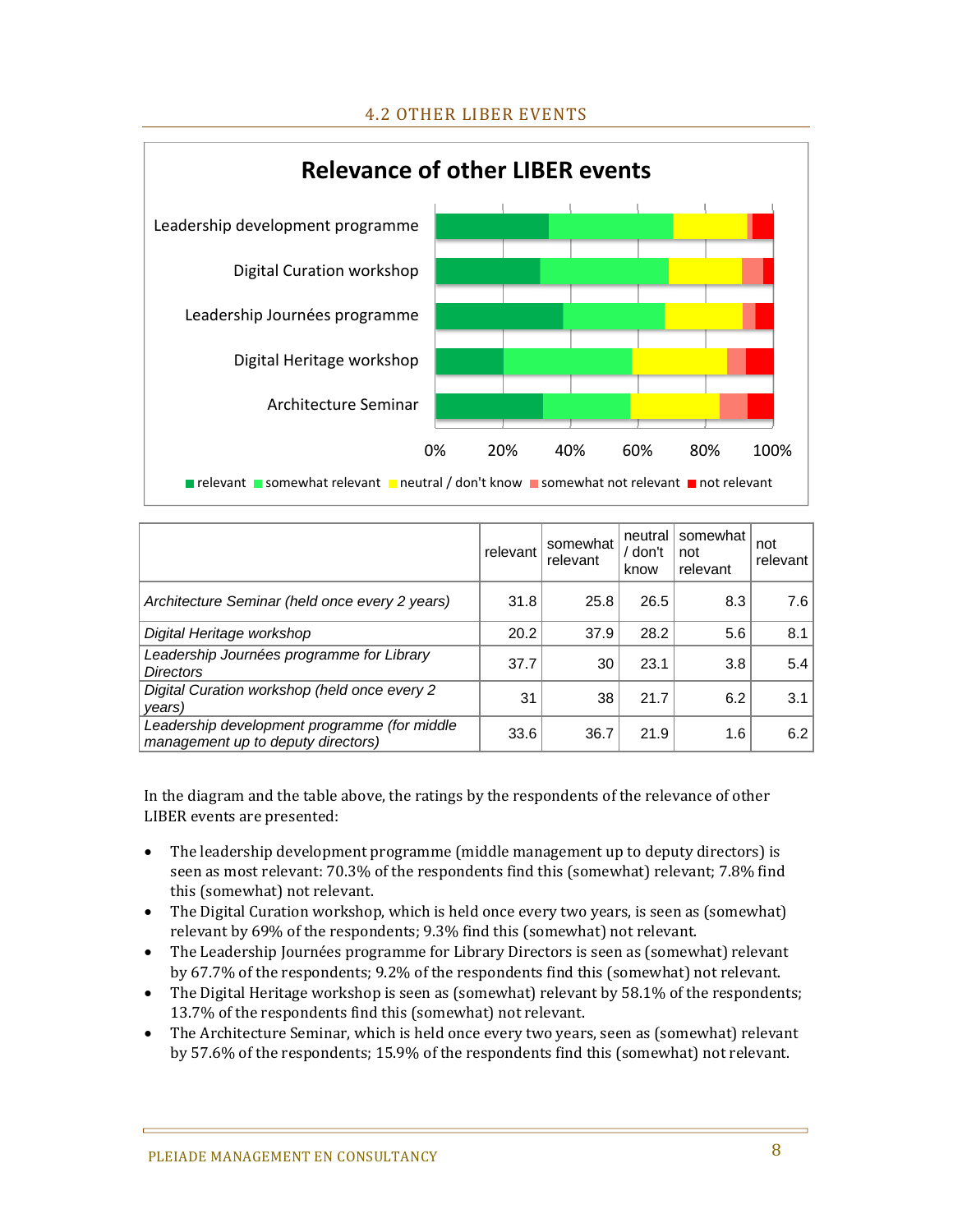In an open question, the respondents were asked to have suggestions for other LIBER events. The answers are listed in the table below.

*B4. Do you have suggestions for other LIBER events?*

It might be interesting to shift the focus a bit from traditional collection focused topics to a focus on the interaction with researchers, teachers and students.

Activities around peer review, research assessment, (alt)metrics.

A joint event with other Research Library Groups (ARL, RLUK etc.) could be very helpful to share good practice etc.

A session on \*IT-\*architecture, especially relating to open access, would be useful. Knowledge Exchange is working on this. Highly relevant now OA is growing. Along the same lines: a session on dependencies in the scholarly communication infrastructure: WorldCat and other platforms, WorldCat Knowledge Base vs KB+, harvesters, etc.

Scholarly Communication 

Encourage the participation of all librarians (not only directors), and give them tools to develop their carrers in research libraries.

More interactive formats.

University of applied sciences and their research activities should be interesting.

Advert out of LIBER network, go out of the association frontiers and get directly to university and research

Modern Library structure

old and rare books collections 

Project, cooperation. There is very big gap in level of digitalization between libraries. How to involve first time in international library projects...

To organize workshops at universities with a profile of library science training.

Supporting/collaborating on cross European bids for Horizon 2020 funding, from a Library perspective?

Keep up the good work

Open science / open access / open data interactive workshops

Legal Affairs - Copyright, Data Protection,...

All LIBER events have to be open announced before they acts.

Something upon communication, new themes in libraries, the future of libraries and so on...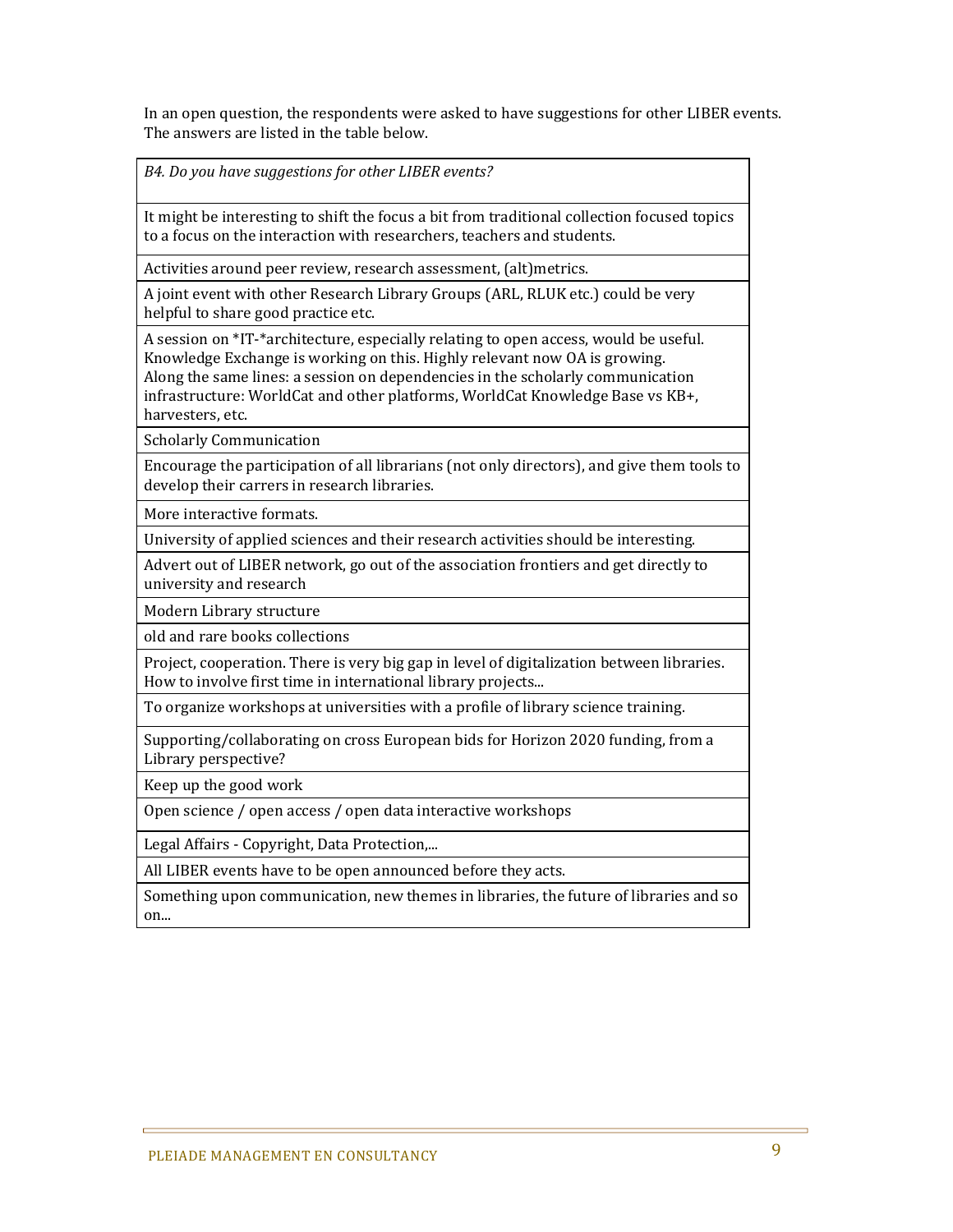### 5. LIBER COMMUNICATIONS



The respondents were asked to indicate if they make use of a certain LIBER communication channel and if yes, if they would rate it.

In the diagram above, the results with regard to the usage of the various LIBER communication channels are presented:

- The LIBER website is used by 54.2% of the respondents.
- The LIBER mailings are used by 38.2% of the respondents.
- The LIBER all list is used by 34% of the respondents.
- The LIBER quarterly journal is used by 31.9% of the respondents.
- The LIBER news list is used by 28.5% of the respondents.
- The LIBER social media (Facebook, Twitter, and LinkedIn) are used by 17.4% of the respondents.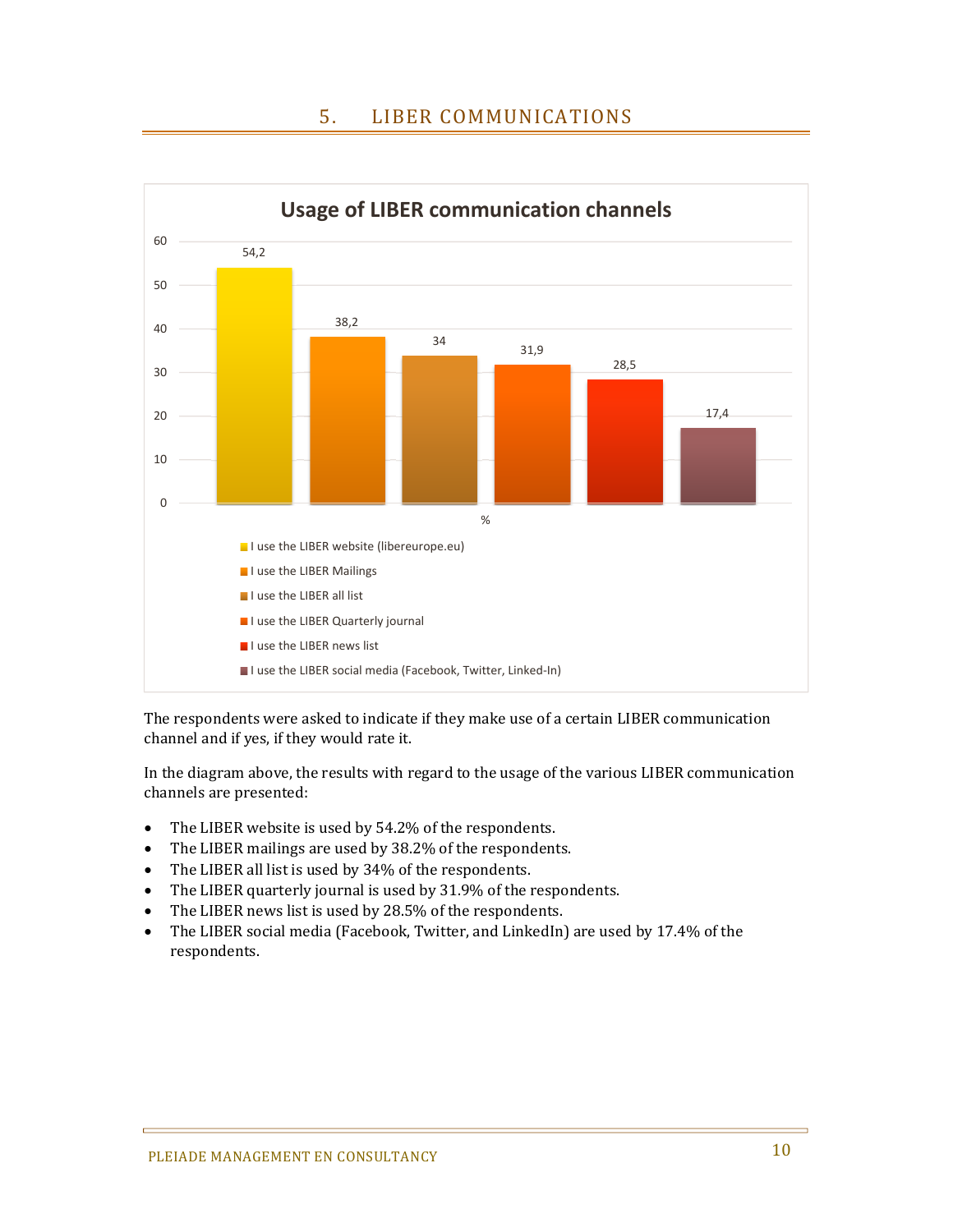

#### good somewhat good neutral / don't know somewh<br>at poor poor responde nts LIBER news list  $\begin{array}{ccc} \vert & 23.1 \vert & 38.5 \vert & 25.6 \vert & 5.1 \vert & 7.7 \vert & 39 \end{array}$ LIBER all list  $\begin{array}{|c|c|c|c|c|c|c|c|c|} \hline \end{array}$  27.1  $\begin{array}{|c|c|c|c|c|c|c|c|} \hline \end{array}$  4.2  $\begin{array}{|c|c|c|c|c|} \hline \end{array}$  4.2  $\begin{array}{|c|c|c|c|c|c|} \hline \end{array}$  48 LIBER social media (Facebook,  $\begin{array}{c|c|c|c|c|c|c} \text{LIDER SOLd1 IileU1} & \text{LIDER SOLd1 IileU1} & \text{LIDER SOLd1 IileU1} & \text{LIDER SOLd1 IileU1} & \text{LIDER SOLd1 IileU1} & \text{LIDER SOLd1 IileU1} & \text{LIDER SOLd1 IileU1} & \text{LIDER SOLd1 IileU1} & \text{LIDER SOLd1 IileU1} & \text{LIDER SOLd1 IileU1} & \text{LIDER SOLd1 IileU1} & \text{LIDER SOLd1 IileU1} & \text{LIDER SOLd$ LIBER website  $(LIBER\, \text{weissite})$  34.6 43.6 15.4 6.4 0 78 LIBER Quarterly journal  $\begin{vmatrix} 26.1 & 54.3 & 15.2 & 4.3 & 0 \end{vmatrix}$  46 LIBER Mailings 37.7 43.4 13.2 3.8 1.9 53

In the diagram and table above, the results of the ratings of the various LIBER communication channels are presented. It is important to note that only the ratings are given by respondents who actually did use the given LIBER communication channel. Therefore, the number of respondents are sometimes rather low.

The LIBER Mailings, the LIBER Quarterly Journal and the LIBER website are rated best: respectively 81.1%, 80.4% and 78.2% of the respondents rate these as (somewhat) good; respectively 5.7%, 4.3% and 6.4% rate these as (somewhat) poor.

The LIBER social media, the LIBER all list and the LIBER news list are rated lower: respectively 69.5%, 68.8% and 61.6% of the respondents rate these as (somewhat) good; respectively 8.6%, 8.4% and 12.8% rate these as (somewhat) bad.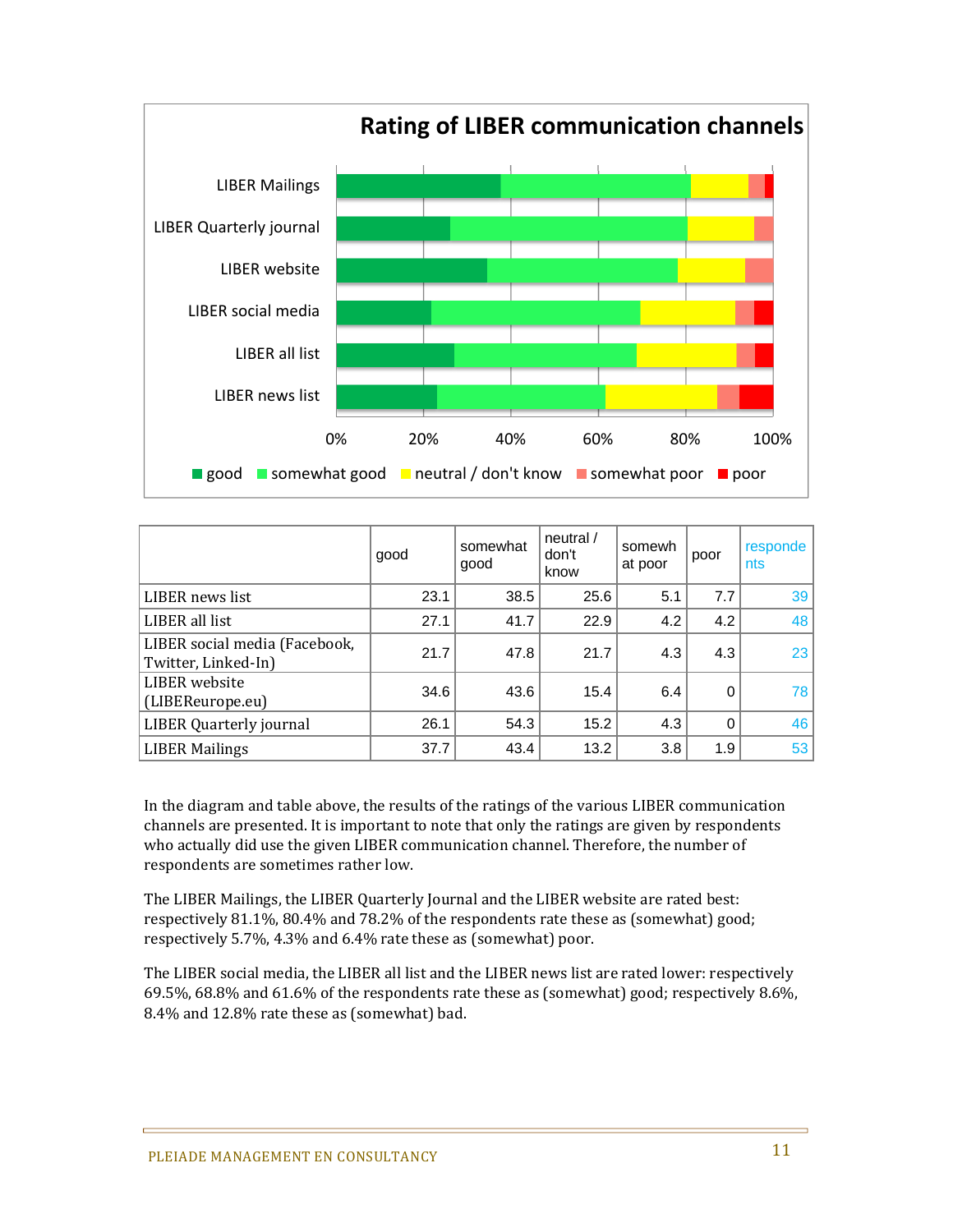| C2. All communications by LIBER<br>are in English. Is the English<br>language a barrier to reading<br><b>LIBER</b> communications? |     | Answers % |
|------------------------------------------------------------------------------------------------------------------------------------|-----|-----------|
| ves                                                                                                                                | 11  | 7.6       |
| no                                                                                                                                 | 133 | 92.4      |
| 144 Answers                                                                                                                        |     |           |

In a final question, the respondents were asked to state if the English language was a barrier to reading the LIBER communications. Only 7.6% of the respondents answered positively.

ċ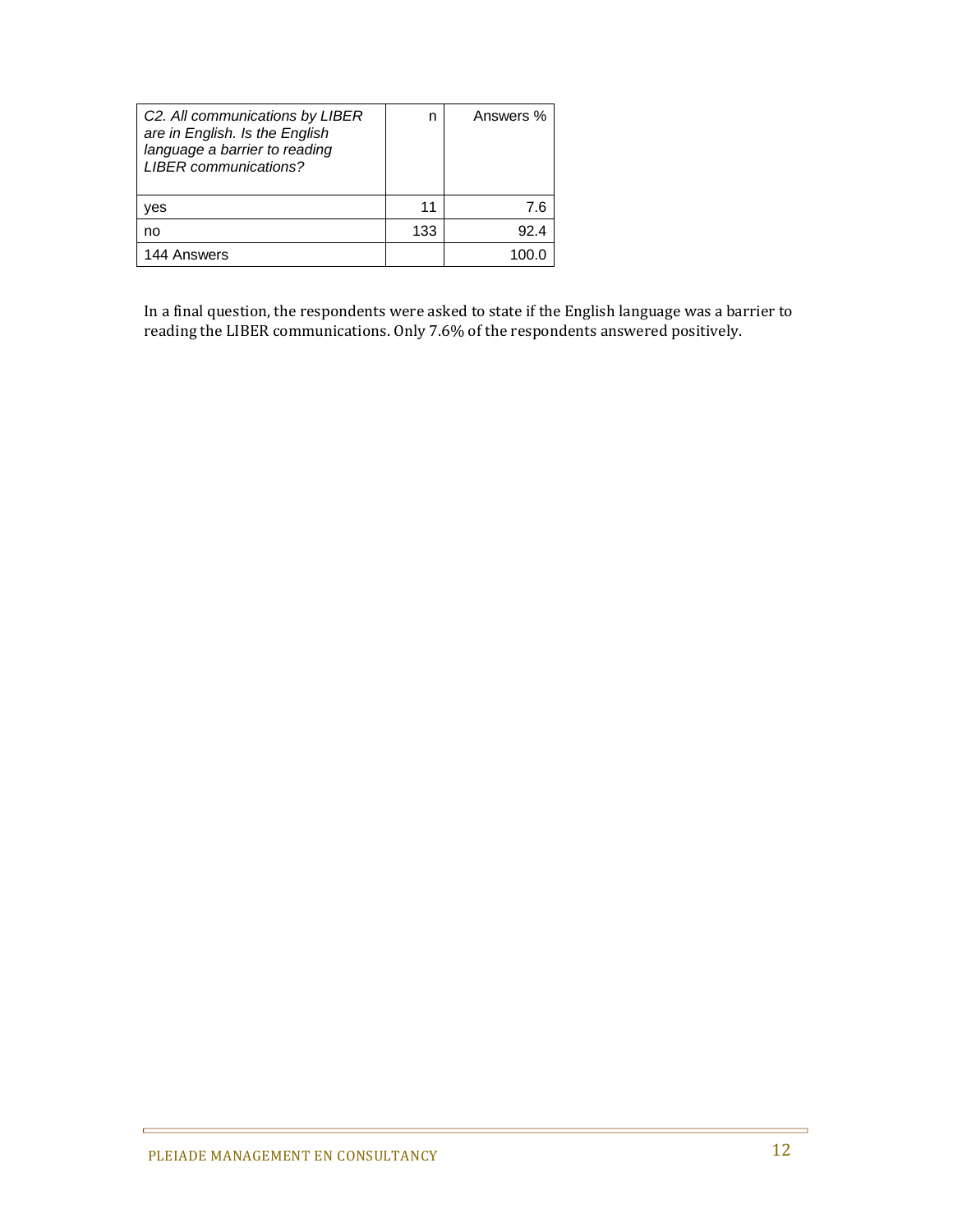### 6. OTHER LIBER SERVICES



|                                                                                                                                                                           | relevant | somewhat<br>relevant | neutral<br>/ don't<br>know | somewhat<br>not<br>relevant | not<br>relevant |
|---------------------------------------------------------------------------------------------------------------------------------------------------------------------------|----------|----------------------|----------------------------|-----------------------------|-----------------|
| Architecture Forum                                                                                                                                                        | 20.3     | 29.7                 | 32                         | 7.8                         | 10.2            |
| Digital Cultural Heritage Forum                                                                                                                                           | 20.8     | 30.4                 | 33.6                       | 6.4                         | 8.8             |
| opportunities to collaborate with like-minded<br>professionals via LIBER (e.g. via participation in<br>the Steering Committees, Working groups or the<br>Executive Board) | 32.6     | 38.5                 | 20.7                       | 3.7                         | 4.4             |
| opportunities to participate in LIBER EU-funded<br>projects                                                                                                               | 33.3     | 38.8                 | 24                         | 0.8                         | 3.1             |

The respondents were asked to rate the relevancy of a number of other LIBER services. The results are presented in the diagram and table above:

- The opportunities to participate in LIBER EU-funded projects was seen as (somewhat) relevant by 72.1% of the respondents; 3.9% of the respondents rated this as (somewhat) not relevant.
- The opportunities to collaborate with like-minded professionals via LIBER was seen as (somewhat) relevant by  $71.1\%$  of the respondents;  $8.1\%$  of the respondents rated this as (somewhat) not relevant.
- The Digital Cultural Heritage Forum was seen as (somewhat) relevant by 51.2% of the respondents; 15.2% of the respondents rated this as (somewhat) not relevant.
- The Architecture Forum was seen as (somewhat) relevant by  $50\%$  of the respondents;  $18\%$ of the respondents rated this as (somewhat) not relevant.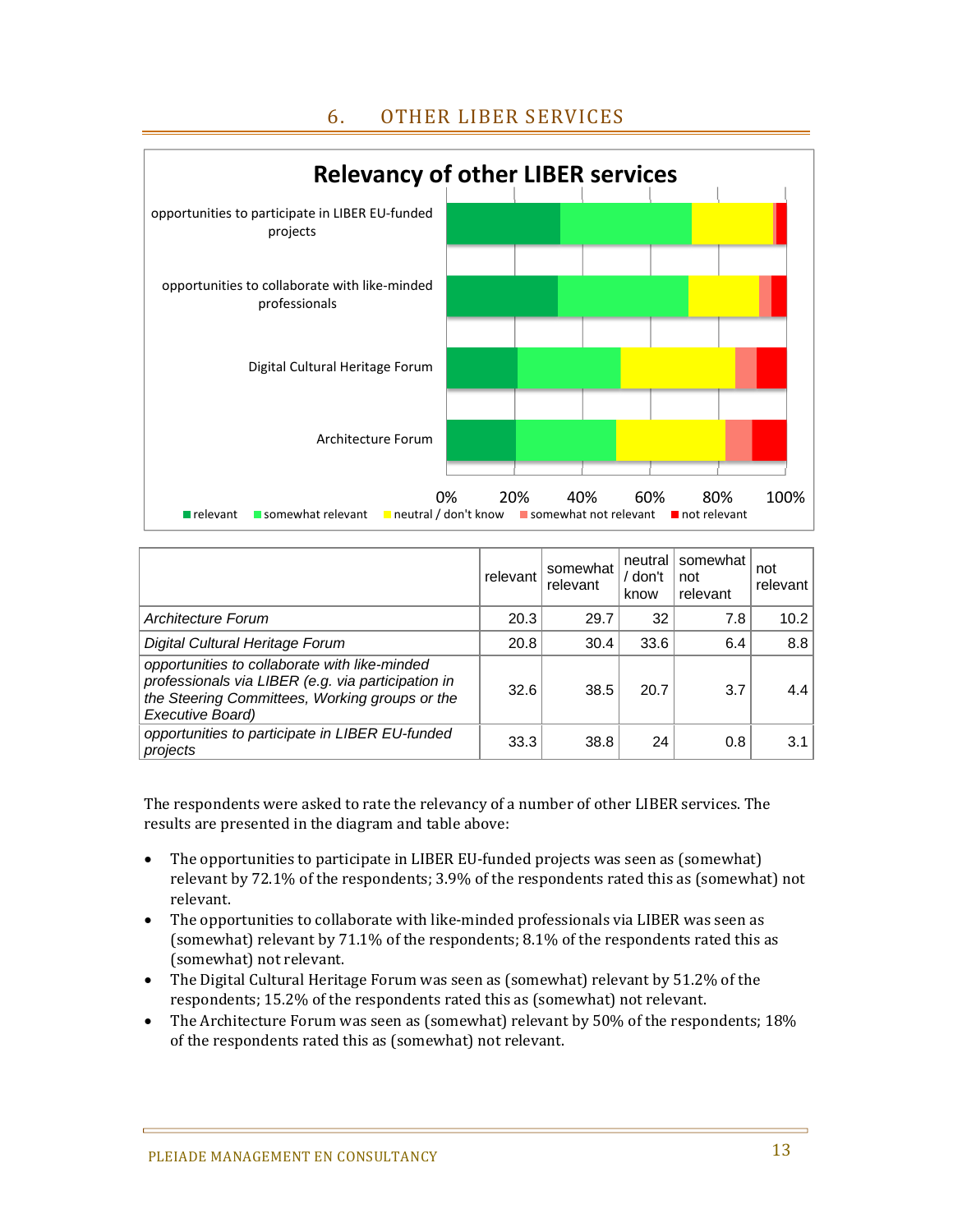## 7. LIBER STRATEGY FOCAL POINTS



### 7.1 FOCAL POINTS FOR SCHOLARLY COMMUNICATION AND RESEARCH INFRASTRUCTURES

|                                                                          | relevant | somewhat<br>relevant | neutral l<br>/ don't<br>know | somewhat<br>not<br>relevant | not<br>relevant  |
|--------------------------------------------------------------------------|----------|----------------------|------------------------------|-----------------------------|------------------|
| Metrics for Open Science and institutions                                | 46.9     | 32.9                 | 16.1                         | 2.8                         | 1.4              |
| Interoperability of institutional infrastructures (i.e.<br>repositories) | 54.5     | 26.6                 | 16.8                         | 1.4                         | 0.7              |
| Research data management                                                 | 55.6     | 26.4                 | 14.6                         | 2.8                         | 0.7              |
| Open access policies                                                     | 66.2     | 24.5                 | 7.9                          | 0.7                         | 0.7 <sub>1</sub> |

As well as Advocacy and Communications, the present LIBER strategy focuses on Scholarly Communication and Research Infrastructures and on Reshaping the Research Library. Each area has its focal points. In the next section, the respondents could indicate the relevance of these focal points to their organisations/themselves. In the diagram and table above, the relevance of the focal points for Scholarly Communication and Research Infrastructures are presented:

- Open Access policies are seen as most relevant: 90.7% of the respondents see this as (somewhat) relevant; 1.4% of the respondents see this as (somewhat) not relevant.
- Research data management is seen as relevant by  $82\%$  of the respondents;  $3.5\%$  of the respondents see this as (somewhat) not relevant.
- Interoperability of institutional infrastructures is seen as relevant by  $81\%$  of the respondents; 2.1% of the respondents see this as (somewhat) not relevant.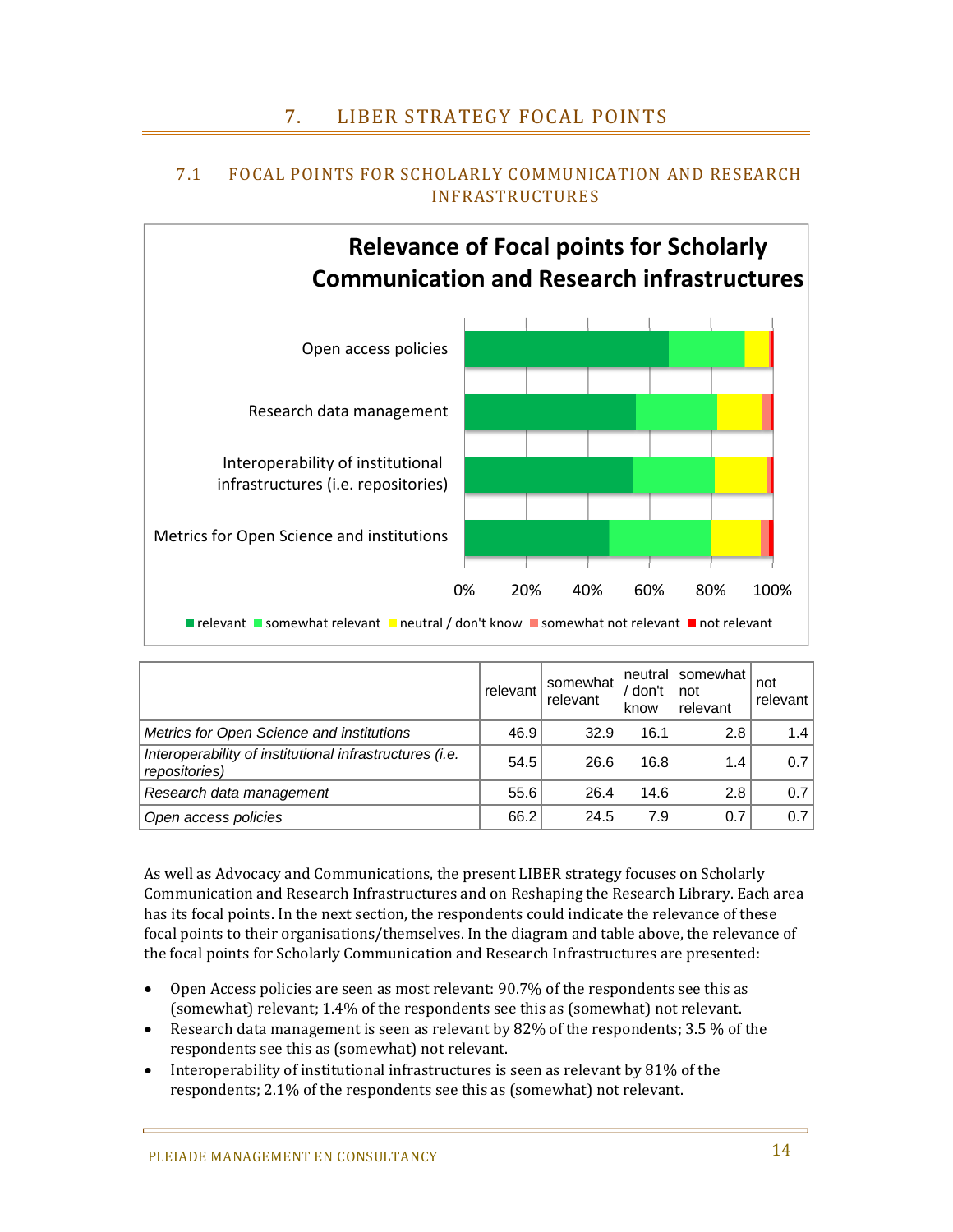• Metrics for Open Science and institutions is seen as relevant by 79.8% of the respondents; 4.2% of the respondents see this as (somewhat) not relevant.

 $\blacksquare$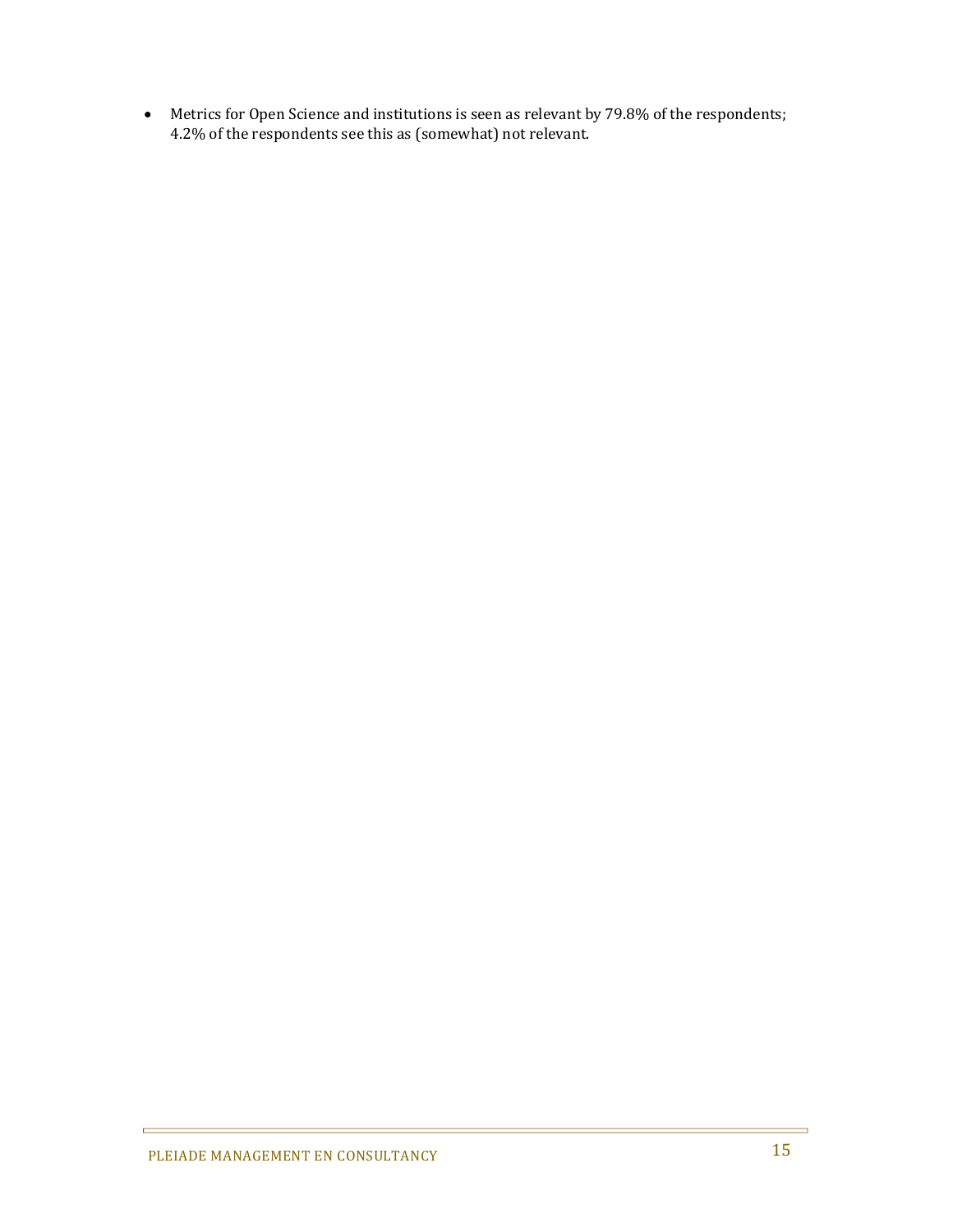### 7.2 FOCAL POINTS FOR RESHAPING THE RESEARCH LIBRARY



|                                      | relevant | somewhat<br>relevant | neutral l<br>don't<br>know | somewhat<br>not<br>relevant | not<br>relevant I |
|--------------------------------------|----------|----------------------|----------------------------|-----------------------------|-------------------|
| Ranking of institutions              | 26.2     | 29.1                 | 31.9                       | 8.5                         | $4.3\vert$        |
| Leadership and Workforce development | 40.7     | 38.6                 | 14.3                       | 2.9                         | 3.6               |
| <b>Digital collections</b>           | 53.5     | 32.4                 | 11.3                       | 2.1                         | 0.7 <sub>1</sub>  |
| Support of Research and Education    | 59.9     | 28.2                 | 9.2                        | 2.1                         | 0.71              |

The relevance of the focal points for reshaping the research library according to the respondents are presented in the diagram and table above:

- Support of Research and Education is seen as (somewhat) relevant by 88.1% of the respondents; 2.8% of the respondents find this (somewhat) not relevant.
- Digital collections is seen as (somewhat) relevant by 85.9% of the respondents; 2.8% of the respondents find this (somewhat) not relevant.
- Leadership and Workforce development is seen as (somewhat) relevant to by 79.3% of the respondents; 6.5% of the respondents find this (somewhat) not relevant.
- Ranking of institutions is seen as (somewhat) relevant by 55.3% of the respondents; 12.8% of the respondents find this (somewhat) not relevant.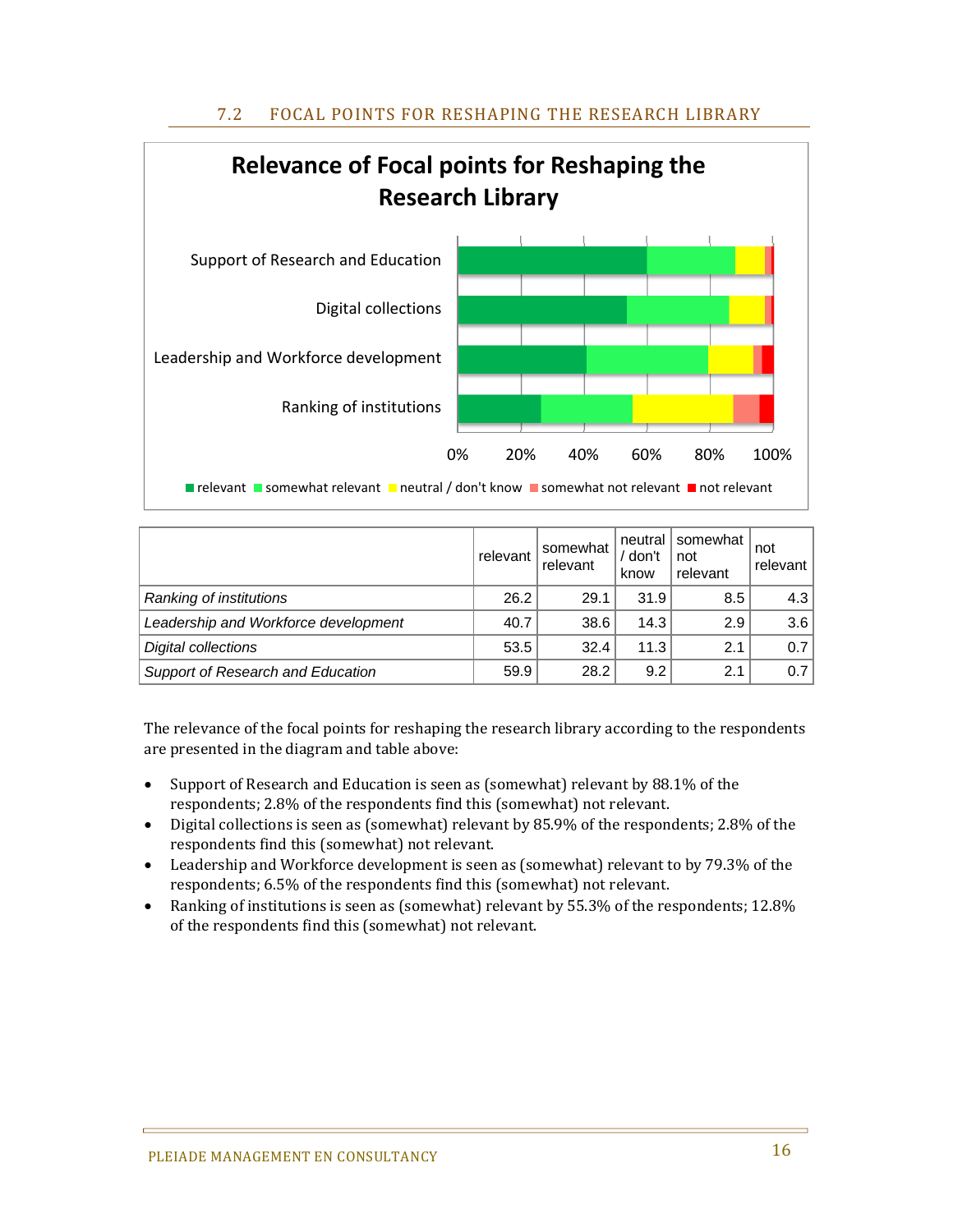## 8. ADDED VALUE OF LIBER STRATEGY DIRECTIONS



|                                               | high | somewhat<br>high | neutral $/$<br>don't<br>know | somew<br>hat low | low |
|-----------------------------------------------|------|------------------|------------------------------|------------------|-----|
| Developing leadership in changing times       | 37.3 | 36.6             | 21.1                         | 1.4              | 3.5 |
| Enabling innovative research and open science | 51.1 | 27.7             | 18.4                         | 1.4              | 1.4 |
| Fostering new models for libraries            | 44.4 | 34.5             | 16.9                         | 3.5              | 0.7 |
| Supporting the case for research libraries    | 45   | 37.9             | 15                           | 1.4              | 0.7 |

LIBER works at a European level and has developed four high-level strategic directions. The respondents were asked to rate the added value of LIBER in the European context from their perspective with regard to these four strategic directions. The results are presented in the diagram and table above:

- Supporting the case for research libraries: the added value of this strategic direction is rated (somewhat) high by 82.9% of the respondents; 2.1% of the respondents rate the added value (somewhat) low.
- Fostering new models for libraries: the added value of this strategic direction is rated (somewhat) high by 78.9% of the respondents; 4.2% of the respondents rate the added value (somewhat) low.
- Enabling innovative research and open science: the added value of this strategic direction is rated (somewhat) high by 78.8% of the respondents; 2.8% of the respondents rate the added value (somewhat) low.
- Developing leadership in changing times: the added value of this strategic direction is rated (somewhat) high by 73.9% of the respondents; 4.9% of the respondents rate the added value (somewhat) low.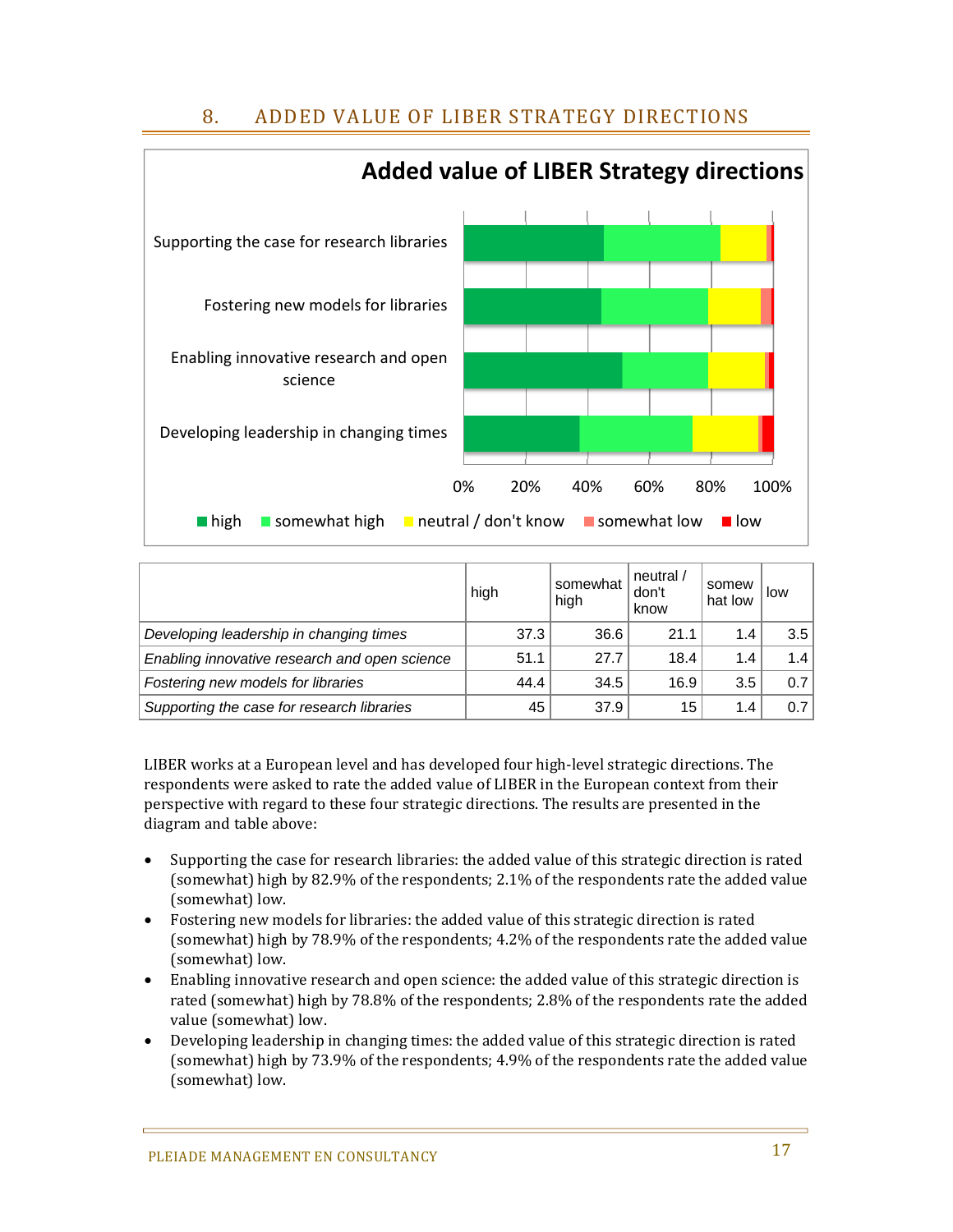### 9. OVERALL EVALUATION OF LIBER

#### 9.1 THE NET PROMOTER SCORE

The Net Promoter Score is a measure for client satisfaction (see the figure on this page). The client is asked to indicate the likelihood of recommending the product or service to a colleague or friend on a scale of 0 to 10:

 $\bullet$  Clients who rate this likelihood with 6 or lower are seen as 'detractors'.



- Clients who rate this likelihood with 7 or 8 are seen as 'passive promotors'.
- Clients who rate this likelihood with 9 or 10 lower are seen as 'active promotors'.
- The Net Promoter Score is calculated by detracting the percentage 'active promotors' with the percentage 'detractors'.

In the table below, the results are given for LIBER:

- $\bullet$  16% of the respondents can be seen as detractors.
- 41.7% of the respondents can be seen as passive promotors.
- 42.3% of the respondents can be seen as active promotors.
- The Net Promoter Score for LIBER is calculated as 26.3%

| G1. Your overall evaluation of LIBER: would you recommend LIBER to a<br>colleague? (0 to 10; 0 - very unlikely, 10 - very likely) | n           | $\%$  |
|-----------------------------------------------------------------------------------------------------------------------------------|-------------|-------|
| $\mathbf{0}$                                                                                                                      | $\Omega$    | 0.0   |
| 1                                                                                                                                 | $\Omega$    | 0.0   |
| $\overline{2}$                                                                                                                    | $\mathbf 1$ | 0.7   |
| 3                                                                                                                                 | 1           | 0.7   |
| $\overline{4}$                                                                                                                    | 1           | 0.7   |
| 5                                                                                                                                 | 8           | 5.6   |
| 6                                                                                                                                 | 12          | 8.3   |
| <b>Detractors</b>                                                                                                                 | 23          | 16%   |
| $\overline{7}$                                                                                                                    | 19          | 13.2  |
| 8                                                                                                                                 | 41          | 28.5  |
| Passive promotors                                                                                                                 | 60          | 41.7% |
| 9                                                                                                                                 | 25          | 17.4  |
| 10                                                                                                                                | 36          | 25.0  |
| Active promotors                                                                                                                  | 61          | 42.3% |
| <b>Net Promoter Score</b>                                                                                                         |             | 26.3% |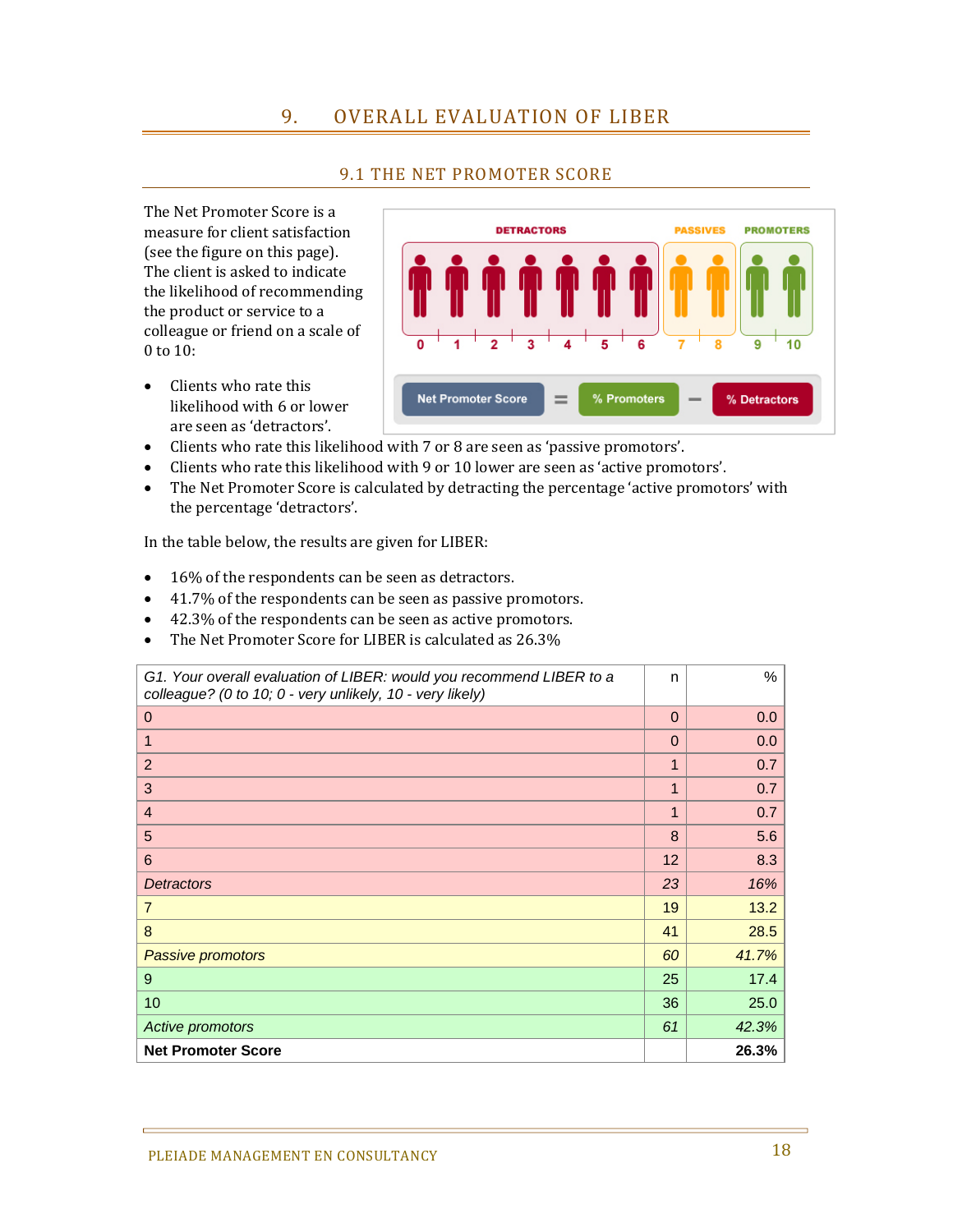What are the characteristics of the  $16\%$  respondents can be categorised as 'detractors'? A cross analysis has been carried out in order to identify differences between the detractors and the active promotors. In the table below, the main results are presented:

- Detractors are less frequently active in LIBER than active promotors.
- Detractors have more often the position of library director.
- Detractors attended less frequently the LIBER annual conference
- $\bullet$  Detractors make less use of most LIBER communication channels.

Based on these results, it seems that detractors are relatively less engaged in LIBER. However, it appears that detractors are not necessarily writing off LIBER, as 43,5% of them, who did not attend a LIBER annual conference yet, are interested in attending the conference in the future.

|                                               | detractors | active promotors |
|-----------------------------------------------|------------|------------------|
| <b>LIBER</b> annual conference                |            |                  |
| attended (once or more)                       | 43%        | 85.2%            |
| no, but interested in attending in the future | 43.5%      | 14.8%            |
| no, not interested                            | 13%        | 0%               |
| <b>Usage of LIBER communication channels</b>  |            |                  |
| LIBER website                                 | 34.8%      | 57.4%            |
| LIBER Quarterly journal                       | 13%        | 36.1%            |
| LIBER all list                                | 8.7%       | 44.3%            |
| LIBER news list                               | 8.7%       | 32.8%            |
| LIBER social media                            | 13%        | 16.4%            |
| LIBER mailing                                 | 13%        | 36.1%            |
| <b>Active in LIBER</b>                        | 13%        | 39.3%            |
| <b>Library directors</b>                      | 91.3%      | 72.1%            |

In addition, it is important to note that no differences were found with regard to detractors and active promotors that relate to:

- respondents from Western European countries versus other countries
- respondents from institutions that participate longer than three years in LIBER versus less than three years.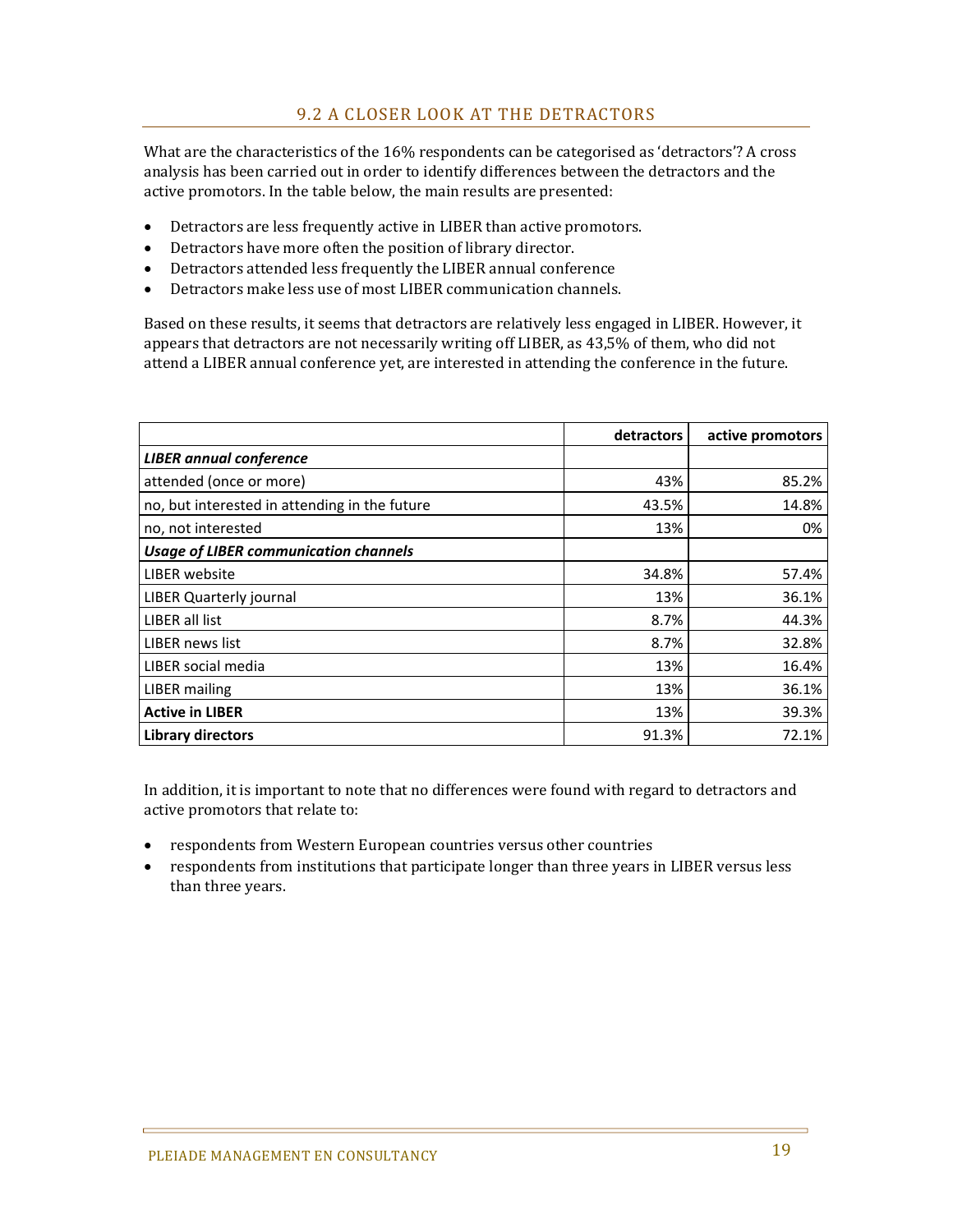### 10. BACKGROUND OF THE RESPONDENTS

|  | <b>10.1 COUNTRY OF THE RESPONDENTS</b> |
|--|----------------------------------------|

|                        | n                       | 144 Answers % |
|------------------------|-------------------------|---------------|
| France                 | 15                      | 10.4          |
| United Kingdom         | 13                      | 9.0           |
| Netherlands            | 12                      | 8.3           |
| Germany                | 11                      | 7.6           |
| Spain                  | 9                       | 6.2           |
| Sweden                 | 8                       | 5.6           |
| Denmark                | $\overline{7}$          | 4.9           |
| Belgium                | $6\phantom{1}6$         | 4.2           |
| Finland                | $6\phantom{1}6$         | 4.2           |
| <b>Turkey</b>          | $6\phantom{1}6$         | 4.2           |
| Czech Republic         | 5                       | 3.5           |
| Lithuania              | 5                       | 3.5           |
| Greece                 | $\overline{\mathbf{4}}$ | 2.8           |
| Italy                  | $\overline{\mathbf{4}}$ | 2.8           |
| Poland                 | $\overline{4}$          | 2.8           |
| Switzerland            | $\overline{4}$          | 2.8           |
| Austria                | 3                       | 2.1           |
| <b>Bulgaria</b>        | 3                       | 2.1           |
| Hungary                | 3                       | 2.1           |
| Ireland                | 3                       | 2.1           |
| Latvia                 | 3                       | 2.1           |
| Croatia                | $\overline{2}$          | 1.4           |
| Estonia                | $\overline{c}$          | 1.4           |
| Albania                | 1                       | 0.7           |
| Bosnia and Herzegovina | $\mathbf 1$             | 0.7           |
| Cyprus                 | $\mathbf{1}$            | 0.7           |
| Malta                  | $\mathbf 1$             | 0.7           |
| Romania                | 1                       | 0.7           |
| non-European country   | $\mathbf 1$             | 0.7           |

In the table above, the countries of the respondents are presented. A number of countries are not represented among the respondents: Armenia, Norway, Portugal, Slovenia, Slovakia, Serbia and Russia.

É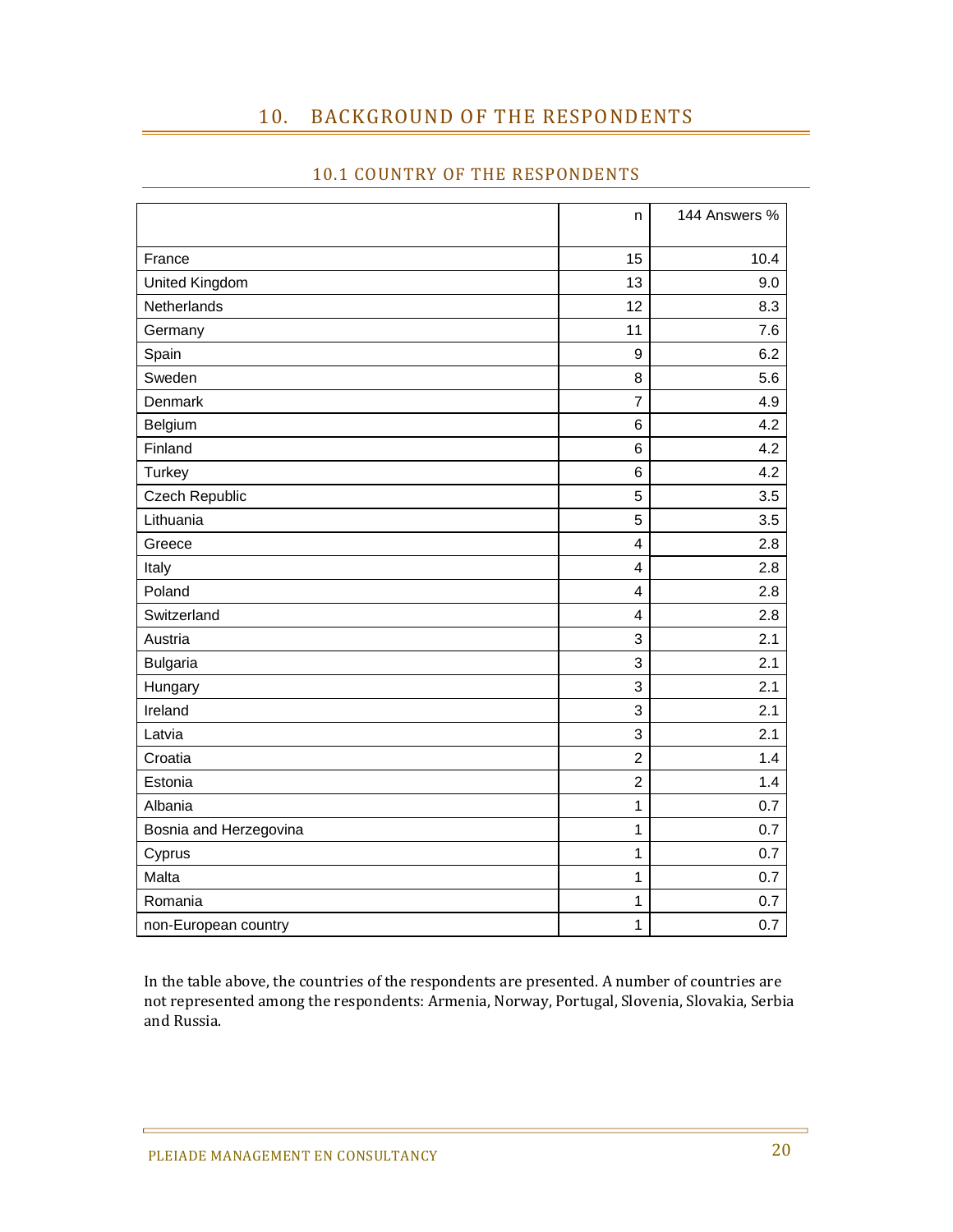| My organisation is best described<br>as:           | n  | %     |
|----------------------------------------------------|----|-------|
| University Library                                 | 90 | 62.5  |
| National or State Library                          | 24 | 16.7  |
| Library of a Research Institute                    | 11 | 7.6   |
| Public Library with a major research<br>collection | 3  | 2.1   |
| <b>National Archive</b>                            | 0  | 0.0   |
| Combination of the above (please<br>comment)       | 3  | 2.1   |
| Library Association                                | 2  | 1.4   |
| Consortium of research libraries                   | 5  | 3.5   |
| Other (please comment)                             | 4  | 2.8   |
| not affiliated to a library                        | 2  | 1.4   |
| 144 Answers                                        |    | 100,0 |

### 10.2 TYPE OF ORGANISATION

In the table above, the various types of organisation of the respondents are presented. Clearly, most respondents are affiliated to a University library, with a second place for national or state library. 

| My position is best described as:   | n  | Answers % |
|-------------------------------------|----|-----------|
| <b>Library Director</b>             | 93 | 64.6      |
| Deputy Director/ Assistant Director | 14 | 9.7       |
| Library department head             | 11 | 7.6       |
| Associaton Director                 | 1  | 0.7       |
| <b>Collection Manager</b>           | 2  | 1.4       |
| <b>Acquisition Manager</b>          | 1  | 0.7       |
| Subject Librarian                   | 1  | 0.7       |
| Research Support Manager            | 2  | 1.4       |
| Data Librarian                      | 3  | 2.1       |
| Repository Manager                  | 1  | 0.7       |
| other                               | 15 | 10.4      |
| 144 Answers                         |    | 100.0     |

### 10.3 POSITION OF THE RESPONDENTS

In the table above, the positions of the respondents are presented. 75% of the respondents are director or deputy director.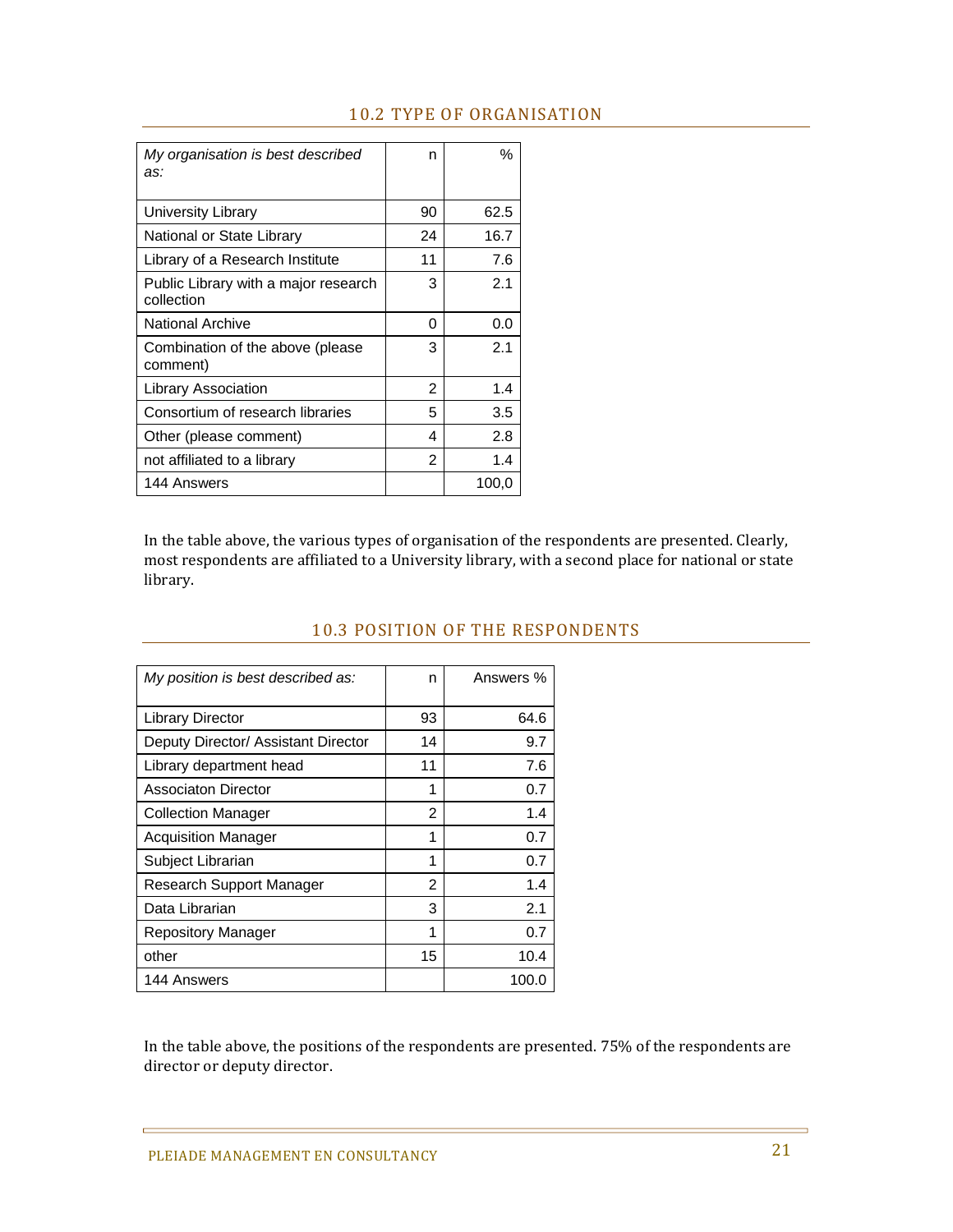#### 10.4 ROLES IN LIBER

In the tables below, the results with regard to a number of questions the about the activity of the respondents in LIBER are presented. The main results are:

- 29.2% of the respondents are active in LIBER: most as working group member.
- 30.6% of the respondents would like to be active in LIBER. Their reasons are stated in the table below.
- 40.3% of the respondents have no intention to become active in .LIBER

| Are you active in LIBER?                                     |    | Answers % |
|--------------------------------------------------------------|----|-----------|
| yes                                                          | 42 | 29.2      |
| no, but I would like to be [Please fill<br>out question H4B] | 44 | 30.6      |
| no, and I have no intention                                  | 58 | 40.3      |
| 144 Answers                                                  |    | 100 O     |

| If yes, please indicate your role(s)<br>in LIBER: [active in LIBER only] | n  | Answers % |
|--------------------------------------------------------------------------|----|-----------|
| <b>Executive Board</b>                                                   | հ  | 14.3      |
| <b>Steering Committee member</b>                                         | 8  | 19.0      |
| <b>Working Group member</b>                                              | 18 | 42.9      |
| Other roles                                                              | 12 | 28.6      |
| 42 Answers                                                               |    |           |

*If you are not active in LIBER but would like to be, please comment:*

Founding a kind of subject branches as special working groups in LIBER, e. g. social sciences or economics or humanities

I sent two e-mails mentioning my desire to participate in LIBER works regarding research libraries but I never got an answer!

new member of LIBER interested in any activity related to areas of mutual strategic interest especial OA and the case for research libraries

I think that I could support the goals of LIBER by participating in that.

Information on what opportunities there are would be really helpful (perhaps with some comment from those who have previously done the role to explain what is involved, to inform my decisionmaking) 

Working group member

I would like to see more areas where non-university libraries could engage more deeply.

I expect to be more active in LIBER as soon as I finish other commitments

I see need for stronger advocacy for the national libraries

I don't know very much about the organisation as a whole. The overwhelming focus on OA and OS is not the whole picture for research libraries (or for research)

see above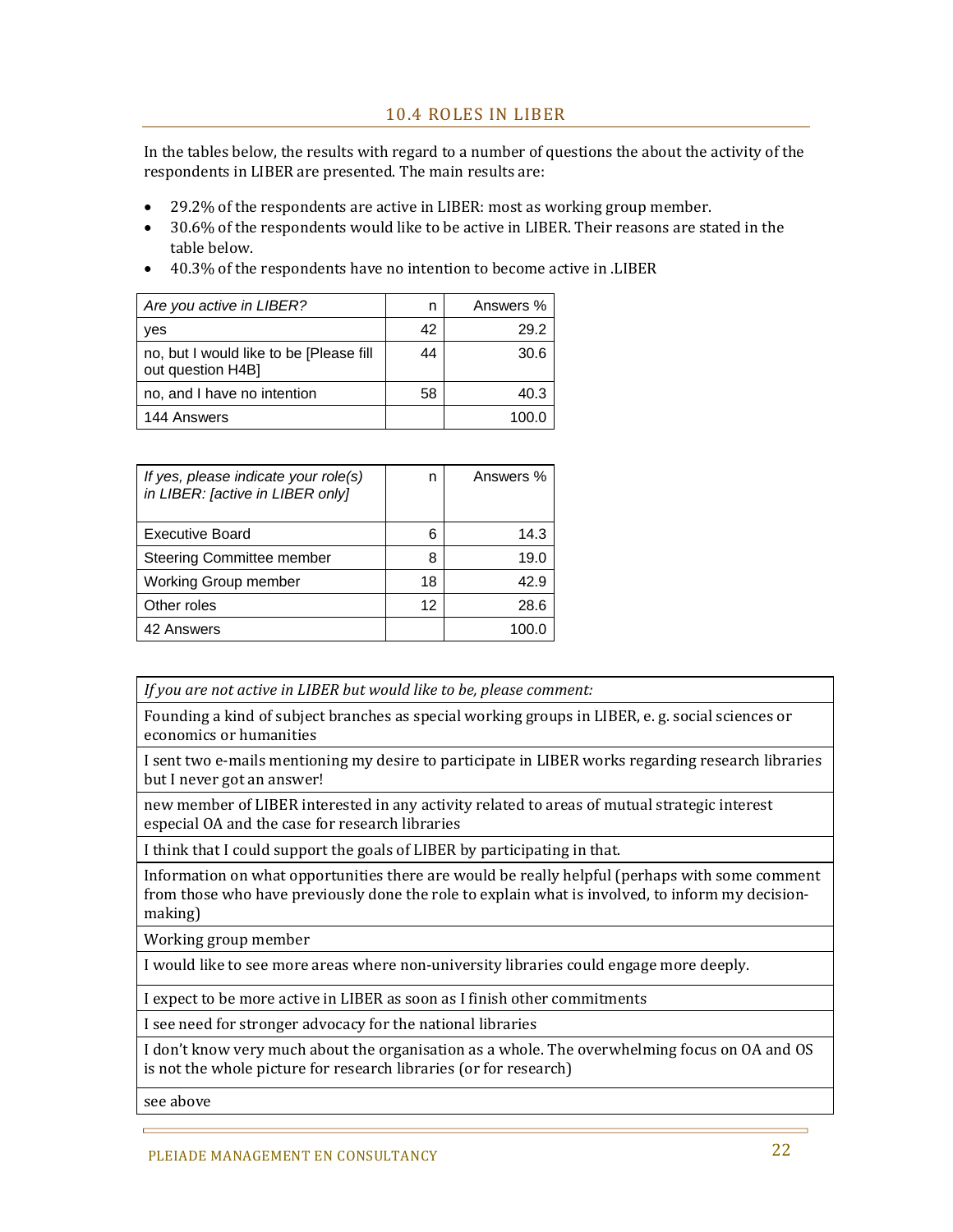We would like to be active in Working group on Digital Collections

Only in medium-terms, not now.

My experience in the training of librarians will be useful for development of the activities of LIBER in this direction.

I would like to collaborate in any task regarding events and conferences organization

expertise on copyright issues

Wherever possible, yes, i would like to be involved especially in training and application of open source-based library systems.

Generally prefer to sponsor involvement of key members of my strategic team

In special collections field.

Steering Committee member Open Science

Now my library is going through big changes but after next two years I will have time for LIBER.

I personally am about to retire but I think my colleagues and perhaps the incoming director would be interested.

Text and Data Mining are research areas of mine and I am most interested in LIBER activities related to this subject.

This is our 3 year in the higher education we are very new and working on set up systems and developing strategic plans. We start to give service to our users in the prepatory library and now planning to move our main library which is under construction. SO for now the priority is to move the main library, develop our collection, but in coming years I would like to be more active.

### 10.5 HOW LONG A LIBER PARTICIPANT?

| How long has your organisation<br>been a LIBER participant? | n   | Answers % |
|-------------------------------------------------------------|-----|-----------|
| more than 3 years                                           | 112 | 77.8      |
| 3 years or less                                             | 20  | 13.9      |
| don't know                                                  | 12  | 8.3       |
| 144 Answers                                                 |     |           |

In the table above, the number of years of the participation in LIBER by the organisation of the respondents are presented:

- 77.8% of the organisations of the respondents are longer than three years participating in LIBER.
- 13.9% of the organisations of the respondents are three years or less participating in LIBER.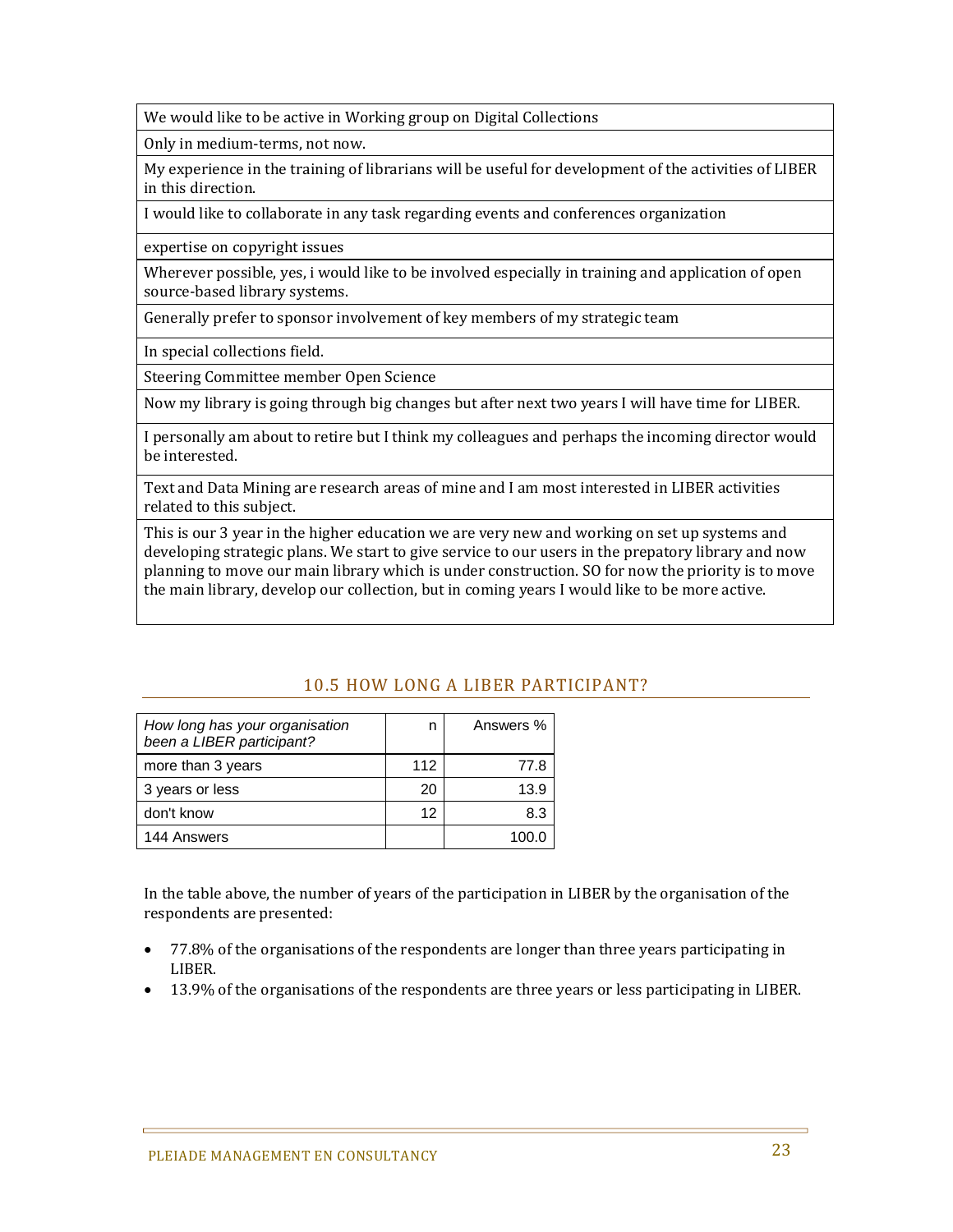### 11. SUMMARY AND CONCLUSIONS

### LIBER PARTICIPANTS SURVEY 2015

A survey among LIBER participants was held with the following aims:

- to have an indication of the satisfaction with LIBER services
- to measure the relevance of the LIBER strategy to the LIBER members
- $\bullet$  to inform the development of the next strategic plan for LIBER.

All directors of participating organisations were invited to participate by email, while in addition others were invited to participate fired the LIBER-ALL mailing list. The response rate to the directors mailing was 21.2%. In total 144 questionnaires were filled out.

### NET PROMOTER SCORE

The Net Promoter Score (see for explanation chapter 9) for the participation in LIBER is 26.3  $\%$ : 42.3% of the respondents is very positive about LIBER and can be seen as 'active promoters'. 16% of the respondents is less positive and can be seen as 'detractors'.

### LIBER SERVICES AND COMMUNICATION

- **Advocacy:** The advocacy activities by LIBER are seen as relevant by most respondents  $(80.5%)$ . The disability, the effectiveness and the usability of the materials are rated somewhat lower by the respondents (respectively 70.7%, 67.1% and 61.6%).
- LIBER **annual conference:** The LIBER annual conference has been attended by 73% of the respondents, while the large majority of the other respondents are interested in attending this conference in the future. Those who have attended the conference, rate it very high  $(94.3\%$  is positive).
- Other LIBER events: Three LIBER events (Leadership development programme, Digital curation workshop and the Leadership Journées program) are seen as relevant by around 70% of the respondents. Two other LIBER events (Digital Heritage workshop, Architecture seminar) are seen as relevant by somewhat less than 60% of the respondents.
- LIBER **communications channels:** Of the 6 LIBER communication channels, only the LIBER website is used by more than half of the respondents (54.2%). For other communication channels (LIBER mailings, LIBER all list, LIBER Quarterly journal and the LIBER news list) are used by around  $30$  to  $40\%$  of the respondents. The LIBER social media are only used by 17%. The LIBER Mailings, the LIBER Quarterly Journal and the LIBER website are rated as (somewhat) good by around 80% of the respondents. The other three communication channels score between 60 and 70%. Finally, 7.6% of the respondents indicated that the use of English language in the LIBER communications is a barrier for them.
- **Other LIBER services:** two other LIBER services (participate in EU funded projects: opportunities to collaborate with like-minded professionals) are seen as relevant by around 70% of the respondents, while two other services (Digital Cultural Heritage forum: Architecture Forum) are seen as relevant by around 50% of the respondents.

#### LIBER STRATEGY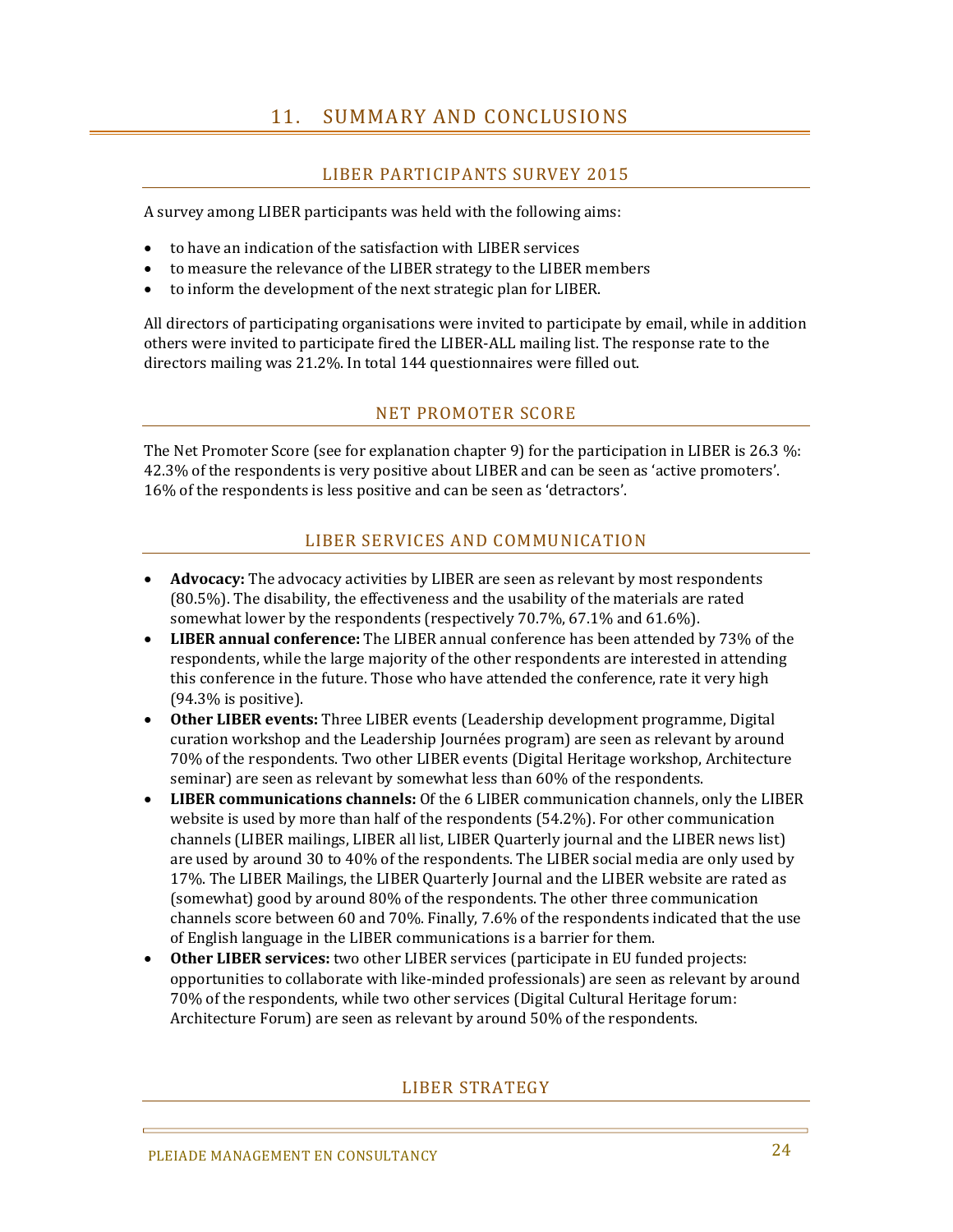- **LIBER strategy with regard to Scholarly Communication and Research infrastructures:** the four focal points for the LIBER strategy all are seen as relevant by a large majority of the respondents. Open access policies scores highest with over 90%, the other three focal points (research data management, interoperability of institutional infrastructures and metrics for open signs and institutions) score around 80%.
- LIBER strategy with regard to Reshaping the Research library: three focal points of this strategy are seen as relevant by a large majority of the respondents: Support of Research and Education (88.1%), Digital Collections (85.9%) and Leadership and Workforce development (79.3%). The fourth focal point - Ranking of institutions - is seen as relevant by just over half of the respondents (55%).
- LIBER strategic directions: The first outlines for a new strategic plan for 2017 onwards that will build on the success of the earlier strategy focus on four strategic directions have been discussed via an online open discussion platform and during a Strategy Pub session at the recent LIBER annual conference in London. In this survey, the respondents were asked to rate the added value of LIBER in the European context from their perspective for these four strategic directions. The results are as follows:
	- o *Supporting the case for research libraries* is rated (somewhat) high by 82.9% of the respondents.
	- o *Fostering new models for libraries* is rated (somewhat) high by 78.9% of the respondents.
	- o *Enabling innovative research and Open Science* is rated (somewhat) high by 78.8% of the respondents.
	- o *Developing leadership in changing times* is rated (somewhat) high by 73.9% of the respondents.

### FINAL CONCLUSIONS

The overall results of the LIBER Participant survey are very positive for LIBER: the Net Promoter Score is positive, the majority of the respondents very positive and can be seen as active promoters. However, 16% of the respondents can be seen as detractors and this group might require more attention (see below).

The LIBER annual conference is attractive, also for the large majority of those respondents who have not attended the annual conference vet, and rated very highly by those who did attend one or more conferences. Most other LIBER services and LIBER events also score well.

Many questions in the survey related to the LIBER strategy in the fields of Advocacy, Scholarly Communication and Research infrastructures and Reshaping the Research Library. All focal points with one exception were rated as relevant by around 80% of the respondents or more. The only exception was the focal point 'Ranking of institutions', which was seen as relevant by 55% of the respondents.

In addition, the four high-level strategic directions for the strategy from 2017 onwards were tested in the survey. Again, large majorities of the respondents saw the added value of LIBER in the European context for the strategic directions.

In conclusion, the LIBER services and events are rated well, the LIBER strategy is generally seen as relevant and as adding value. Only with regard to the communication channels used by LIBER, might there be room for improvement: only one of the six LIBER communication channels was used by more than half of the respondents (the LIBER website). The other channels were each used by minorities of the respondents. In addition, the results of the comparison of the 16% of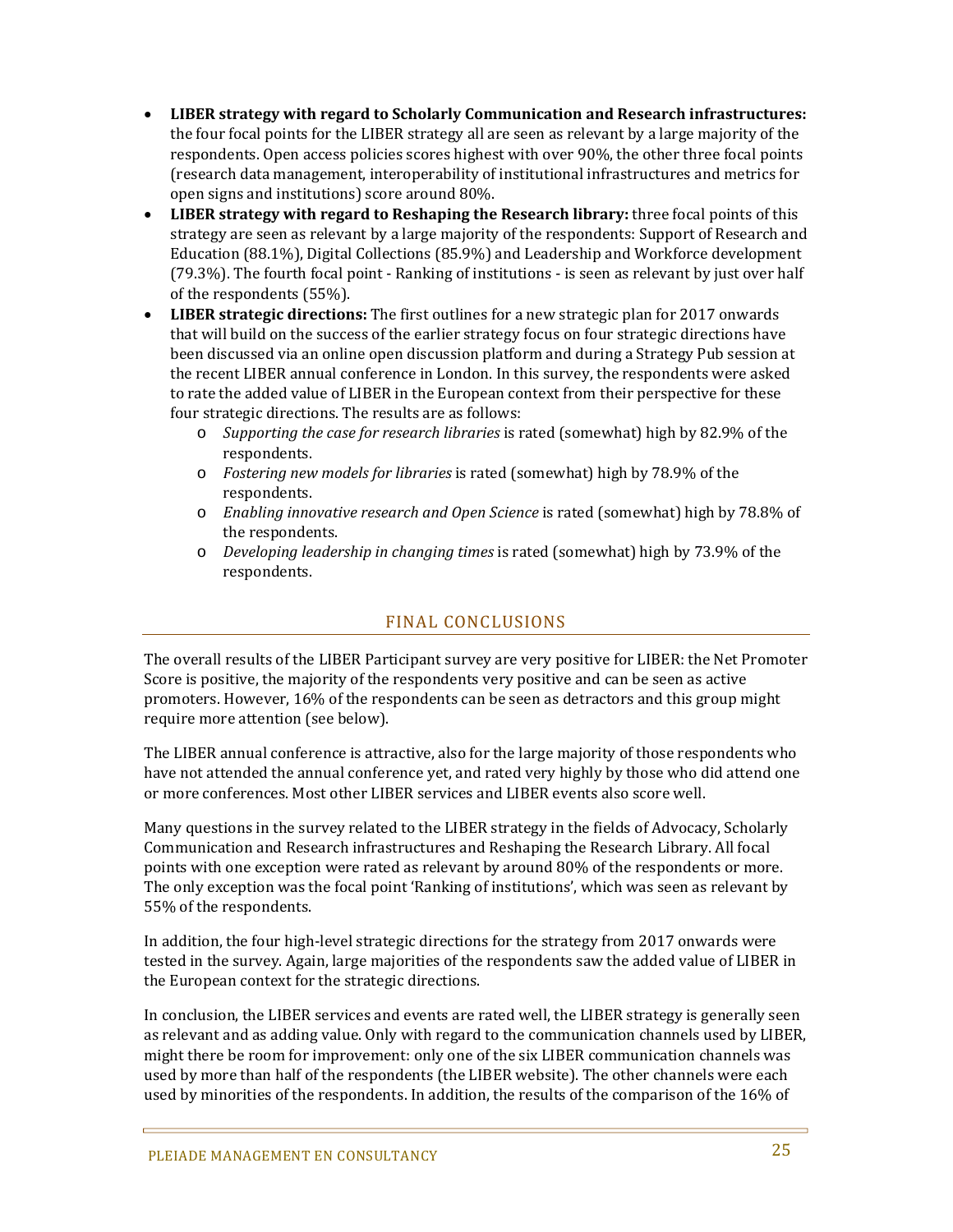the respondents that can be seen as 'detractors' versus the 'active promoters' also suggest that the various communication channels do not sufficiently reach the 'detractors', which might cause their relative disengagement from LIBER, which in turn probably causes their less positive ratings. 

ċ